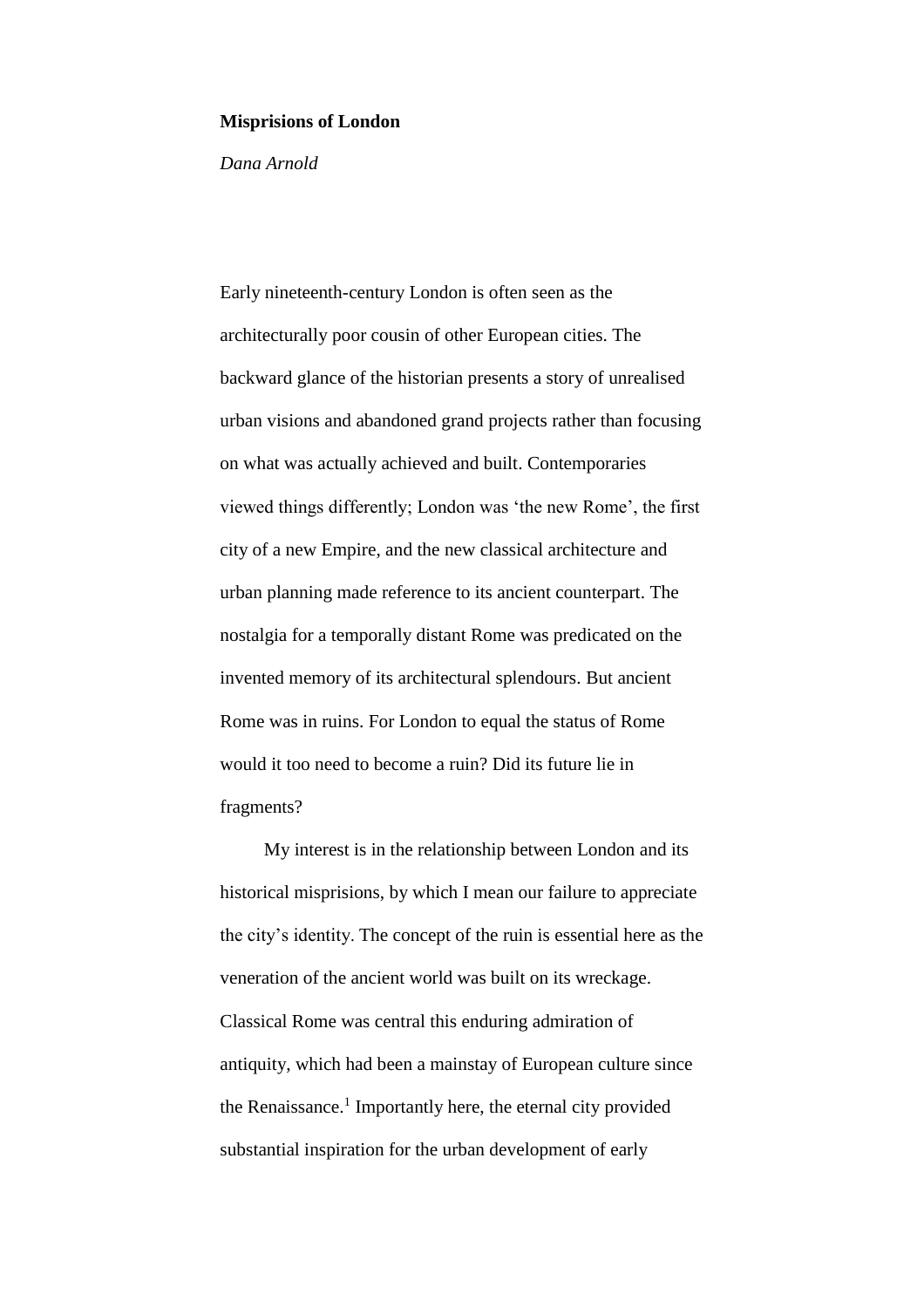nineteenth-century London. This is manifest in the grandiose architectural schemes of the Prince Regent and the wide-ranging metropolitan improvements aimed at ensuring the aesthetic of London both rivalled its European counterparts and projected an identity appropriate for the first city of empire.<sup>2</sup> References to Rome were manyfold. Architecture articulated with the classical orders and other all'antica details abounded across the everexpanding capital. Perhaps most obviously, the Marble Arch and the Arch at Constitution Hill drew on those of the Roman Emperors Titus and Constantine respectively. Even the nomenclature of new buildings reflected the eternal city, albeit sometimes through a somewhat idiosyncratic lens. The configuration of the Hyde Park Screen and the Arch at Constitution Hill was hailed as a propylaea, despite its evident Roman antecedents.<sup>3</sup> The Pantheon on Oxford Street drew its inspiration from its ancient roman counterpart, which had survived almost intact.<sup>4</sup> Indeed, this much venerated roman remain made an additional reprise in The Colosseum in Regent's Park designed in 1823 by Decimus Burton.<sup>5</sup> The deliberate misnomer was to avoid confusion between the two edifices. For the builders of modern London, the imagined connection with Rome triumphed over historical accuracy. In this way, the majesty of modern London was signalled by resurrected ruins and invented memory, and the city's identity rested on this slippage between time and space.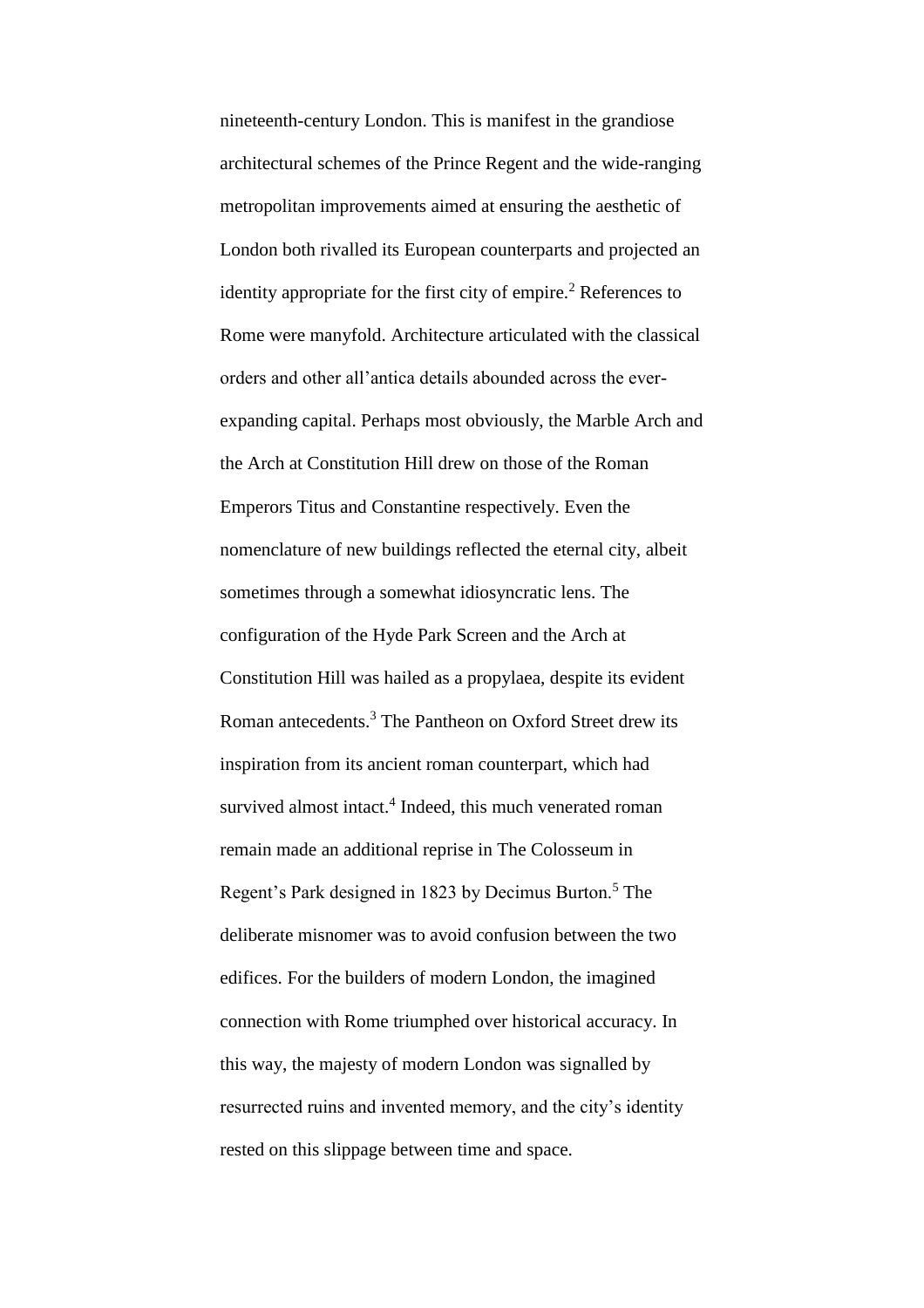The relationship between an imagined classical past and the construction of a modern identity for London has been explored elsewhere.<sup>6</sup> My concern here is with the construction of a future identity or legacy for the modern metropolis through the trope of the ruin. This reveals a different kind of invented memory that inscribes London with timelessness and monumentality. These qualities propel the city into the future in order that it becomes one of the celebrated monuments of an antiquity that is yet to come. Two well-known early nineteenthcentury examples are indexical of the ways ruins can project social, political and cultural distinctiveness in an urban context. Joseph Gandy's *Bird's eye view of the Bank of England* (1830) emphasises the monumentality of John Soane's design and the institution itself through the illusion of decay (*plate 1*). Similarly, Gustave Doré's image of Thomas Babington Macaulay's fictive New Zealander resting on a broken arch of London Bridge speaks of the architectural devastation of the first city of empire (*plate 2*). Both Gandy and Doré's images are of ruins of an antiquity that is yet to come.

I take my lead from the long-standing trope of projecting cities into the future through a vision of their destruction. The ideological use of ruins as a means of expressing identity that can be traced back to Thucydides' comments on archaic and classical Sparta: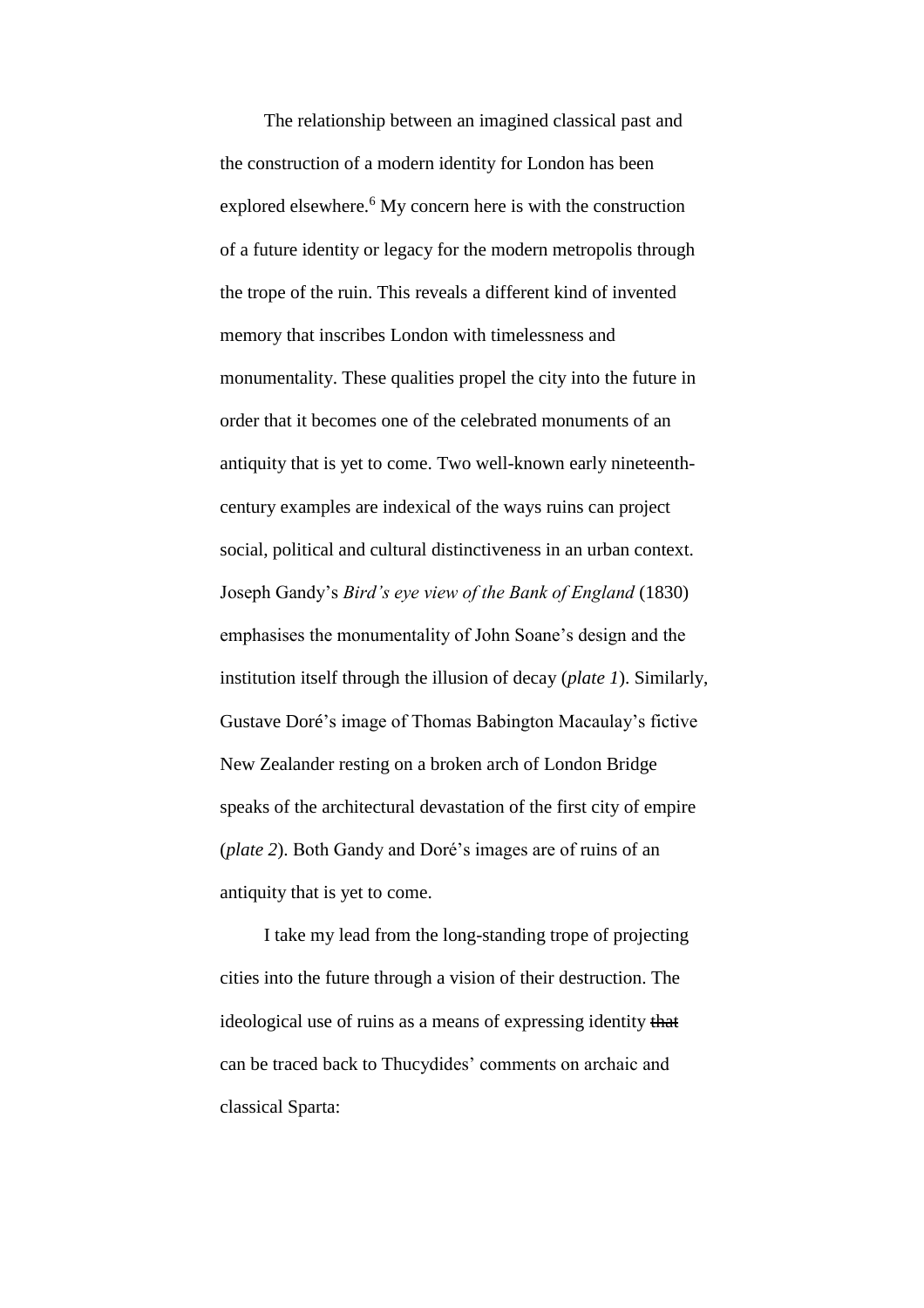If the Spartans' city were to become deserted, and only the temples and foundations of buildings were left, I think that the people of that time far in the future would find it difficult to believe that the Spartans' power had been as great as their fame implied (and yet they inhabit two-fifths of the Peloponnese, and are in command of all of it as well as of many allies outside it; nevertheless, it has not been merged (synoecised) into a city, nor does it possess costly temples and buildings, but consists of a number of villages in the early Greek manner, and would seem an inferior place), whereas if the same thing were to happen to Athens, from its visible remains one would assume that the city had been twice as powerful as it actually is.<sup>7</sup>

Thucydides identifies the physical, archaeological remains as a key element in a city's future identity. Crucially for us, he speculates that the ruins of the classical architecture of Athens will augment the city's status.

The ideological properties of ruins and ruination are picked up on by the philosopher Edmund Burke's discussion of London in *A Philosophical Enquiry into the Origin of Our Idea of the Sublime and Beautiful* (1757):

We delight in seeing things, which so far from doing, our heartiest wishes would be to see redressed. This noble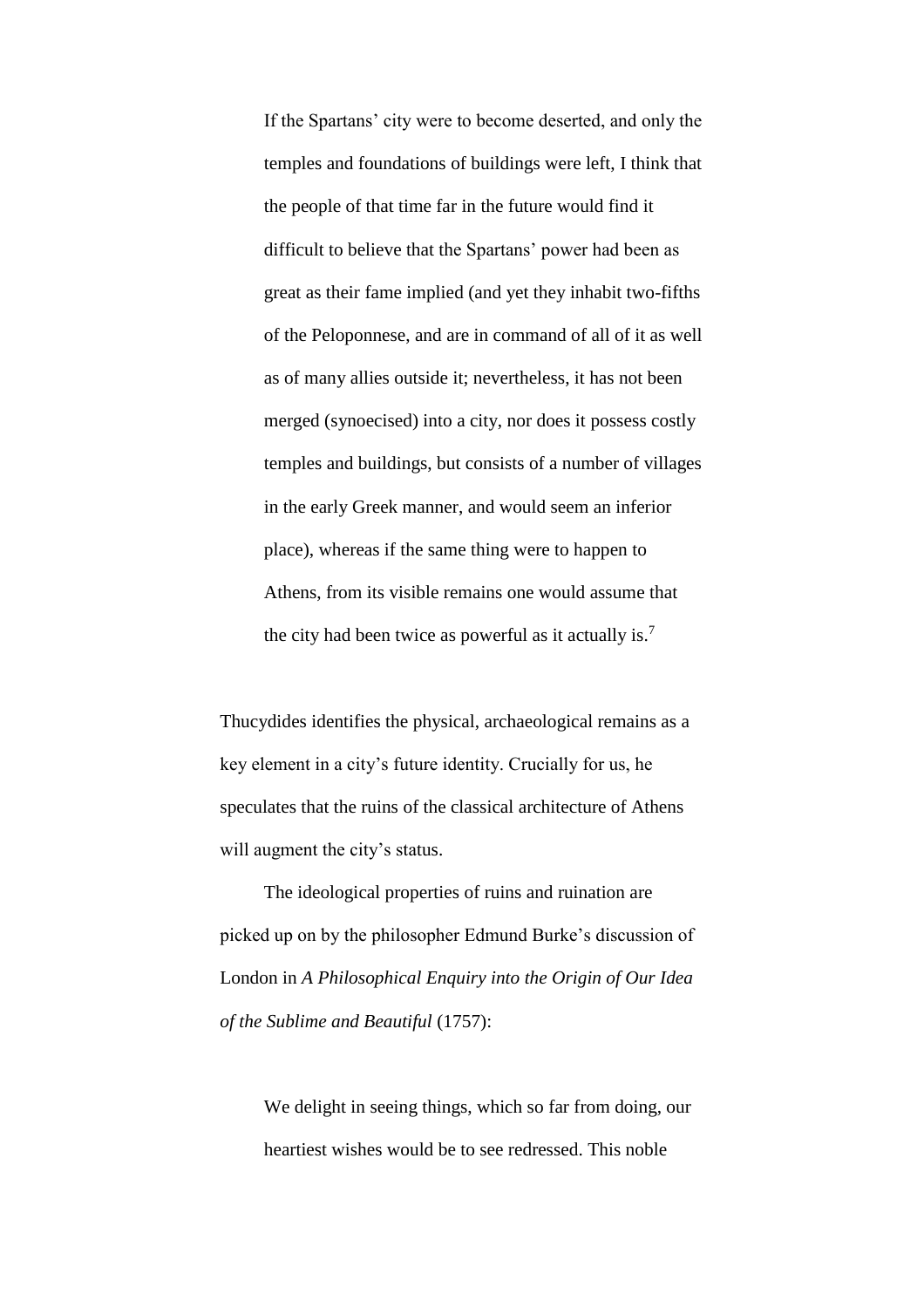capital, the pride of England and of Europe, I believe no man is so strangely wicked as to desire to see destroyed by a conflagration or an earthquake, though he should be removed himself to the greatest distance from the danger. But suppose such a fatal accident to have happened, what numbers from all parts would crowd to behold the ruins, and amongst then many who would have been content never to have seen London in its glory?<sup>8</sup>

Burke uses the example of London in ruins as part of his discussion of 'The effect of Tragedy' in the first part of his *Enquiry*. 9 In his discussion of the imitation of tragedy, he is concerned with the question of why we want to look at, or indeed gain pleasure from seeing represented, that which we would not wish to see in actuality:

In imitated distresses the only difference is the pleasure resulting from the effects of imitation; for it is never so perfect, but we can perceive it is imitation, and on that principle are somewhat pleased with it. […] I believe that this notion of our having a simple pain in the reality, yet a delight in the representation, arises from hence, that we do not sufficiently distinguish what we would by no means choose to do, from what we should be eager enough to see if it was once done.<sup>10</sup>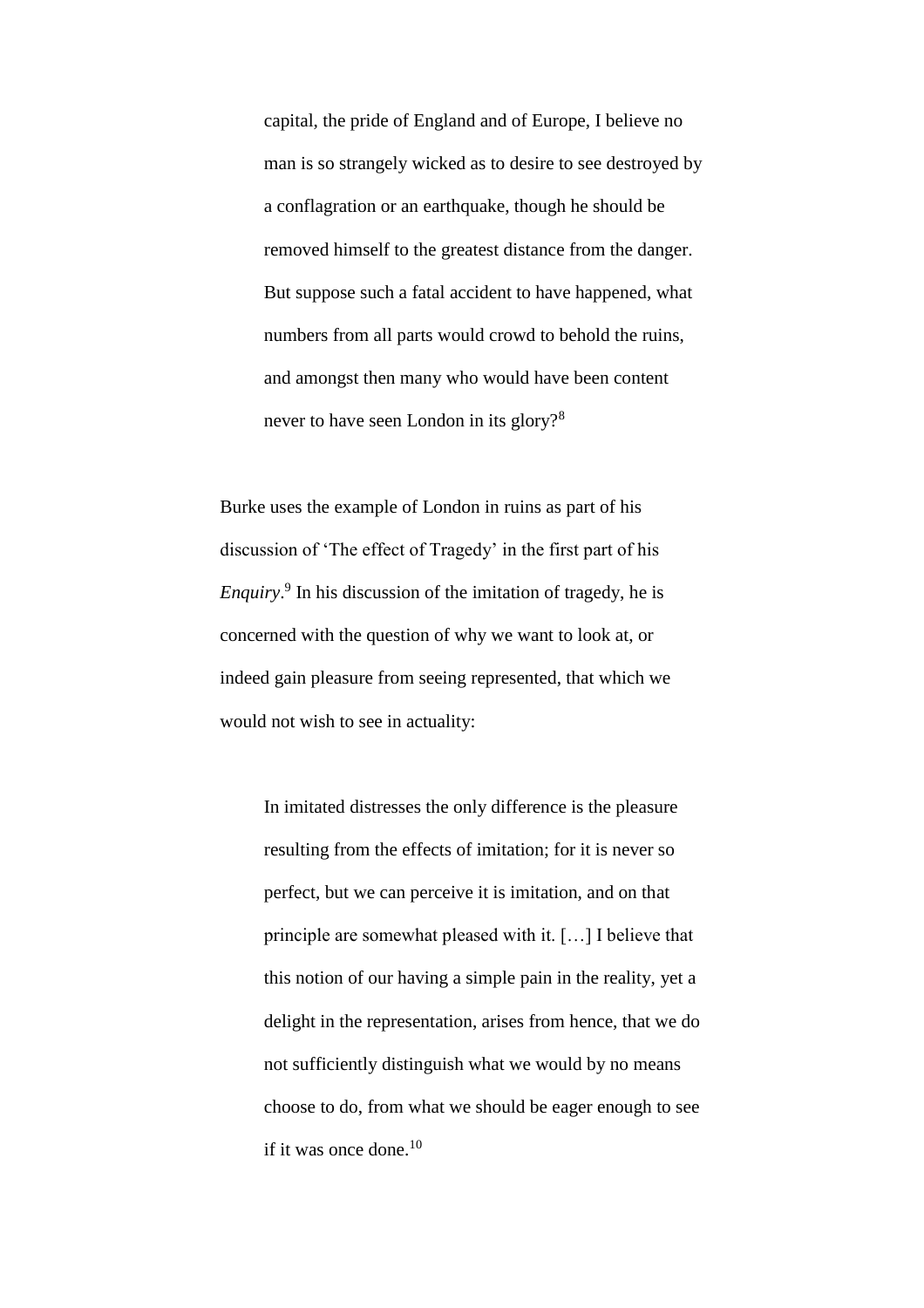Burke's observations might appear rather obvious. But he does raise the important issue of why we find these kinds of potentially disturbing imitations satisfactory and this helps us to understand why we are attracted to the trope of the ruin. Indeed, Thucydides and Burke present a powerful combination of the ideological and archaeological presence of ruins and why they endure as allegories in western verbal and visual culture.

My focus here is on two well-known early nineteenthcentury examples that combine the ideological and archaeological presence of ruins. They are indexical of the ways ruins can encode and promote social, political and cultural urban identities. Sir John Soane commissioned Joseph Gandy to depict *A Bird's-eye view of the Bank of England* (1830), first exhibited at the Royal Academy in  $1830$ .<sup>11</sup> Soane also displayed the work in his house and used it to illustrate his Royal Academy lectures. This watercolour is often referred to as 'The Bank of England in ruins' but neither Soane nor Gandy used this title. That said, Soane must have anticipated viewers of this work to interpret it as a visualisation of future ruin. As we will see, Soane's interest in ruins spanned his entire career. Indeed the archaeological metaphor was a dominant feature of his architectural writing and practice and Soane's taste as a collector.<sup>12</sup>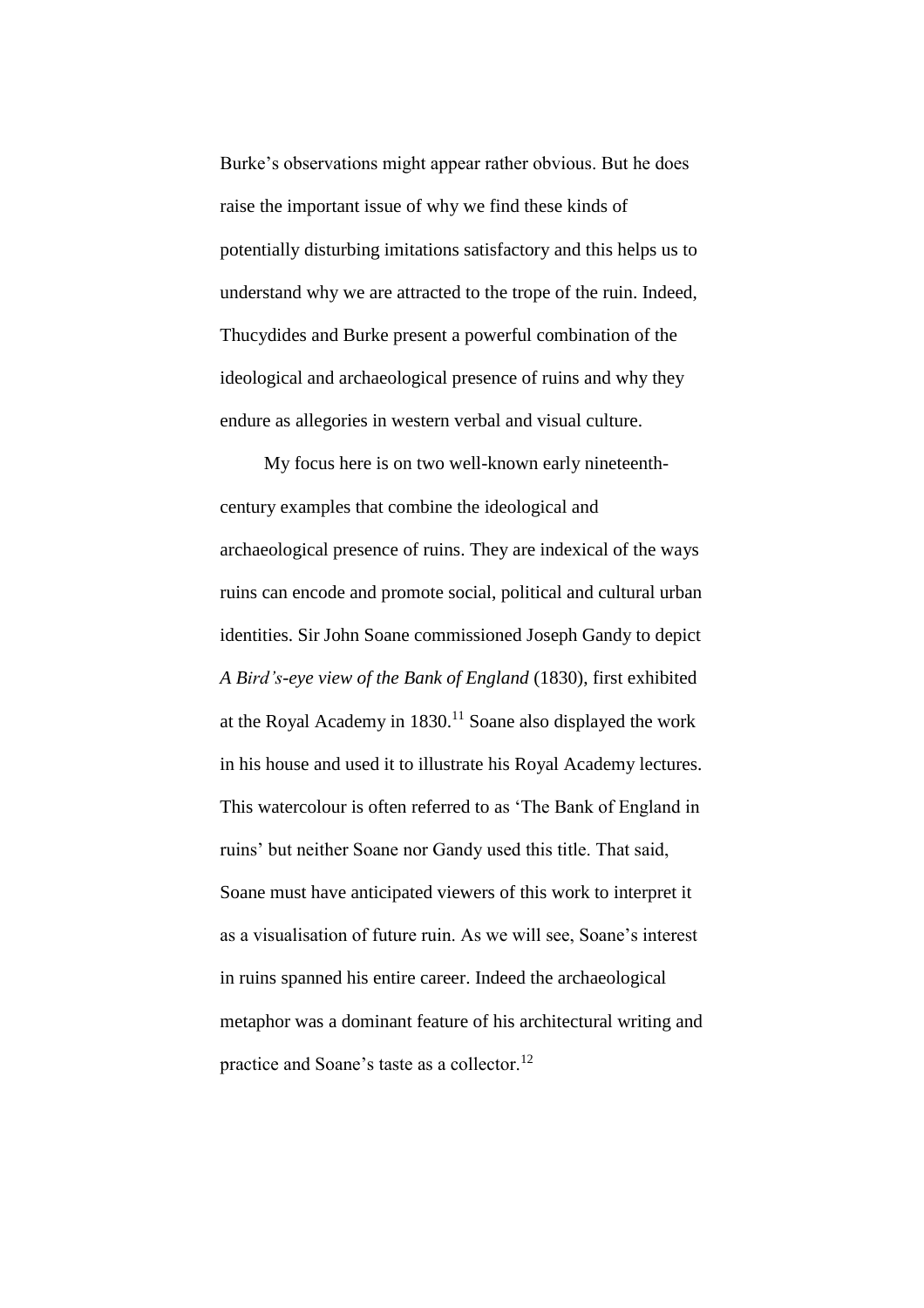Thomas Babington Macaulay's comment on the Roman Catholic Church, made only ten years after Gandy's vision of The Bank of England speaks of decline:

And she may still exist in undiminished vigour when some traveller from New Zealand shall, in the midst of a vast solitude, take his stand on a broken arch of London Bridge to sketch the ruins of St. Paul's.<sup>13</sup>

But this time the architectural devastation imagined by Macaulay speaks of the end of the empire and the then most populated city in the world as deserted. Macaulay's prophecy of ruins was visualised by the French artist and illustrator Gustave Doré several decades later. The engraving first appeared as one of the many illustrations in Gustave Doré and Blanchard Jerrold's book based on Macaulay's imaginary visitor entitled *'Macaulay's New Zealander' in London: A Pilgrimage*, 1871– 72.

The connective tissue between my examples is the formation and promotion of the identity of modern London, and in particular the image of the metropolis in its role as first city of empire and as a thriving commercial centre. But there is special emphasis here on the City of London, which had its own distinctive identity in the early decades of the nineteenth century. The relationship between the central, national government based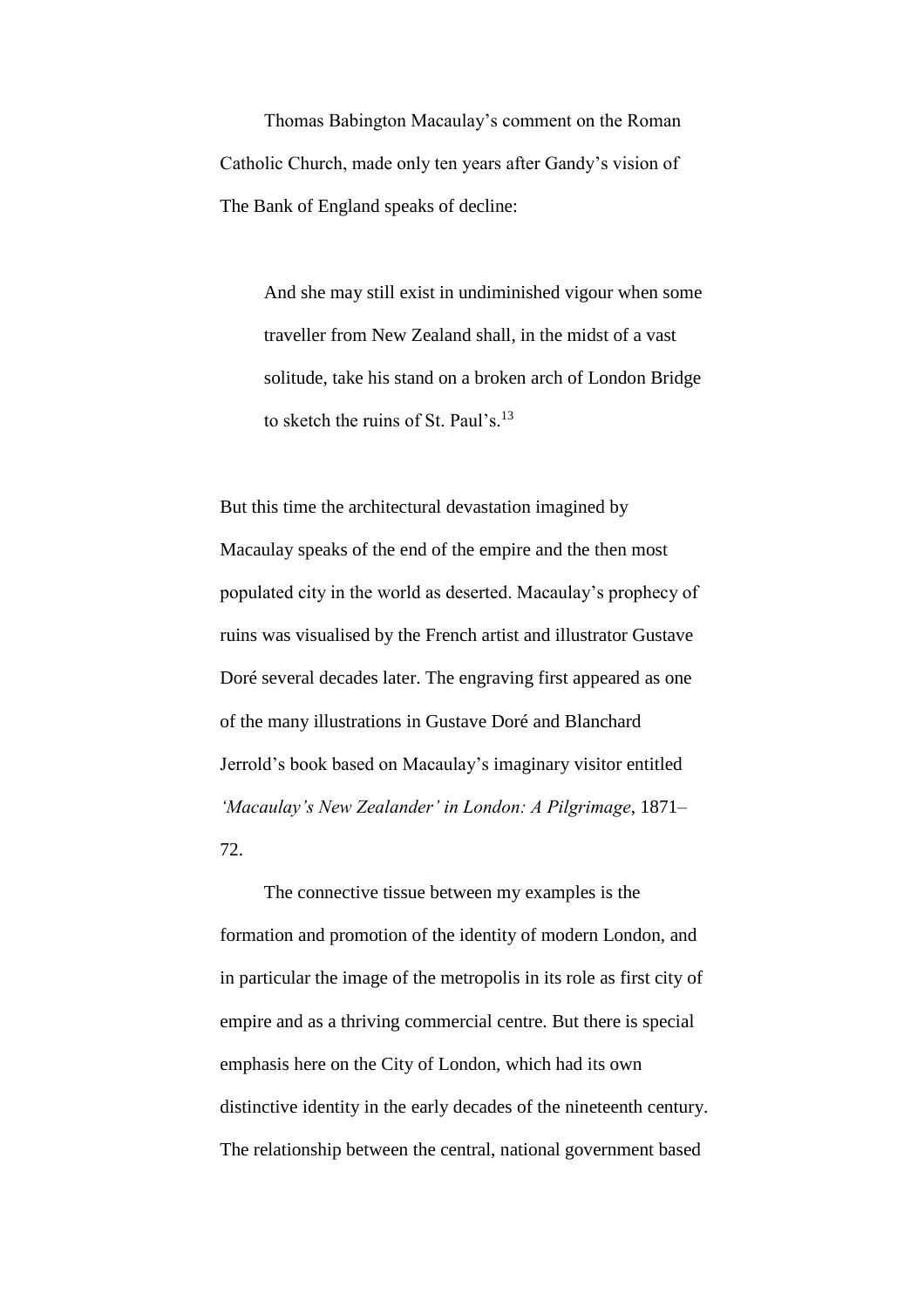in Westminster and the City of London was complex. The civic pride and financial autonomy of the City and its institutions that covered all trades, including banking, gave it a distinctive, forward-looking identity as the economic engine of the nation's greatness. However, many of the middle and merchant classes who thrived in the City were excluded from the processes of national government. This gave rise to significant tension between the City of London and the ruling elite in Westminster, which was partly resolved by the 1832 Reform Act.<sup>14</sup>

Indeed, Soane and Macaulay choose to represent as ruins key buildings that encapsulate the City's identity. Moreover, the monumentality and importance of both the building and the institution of the Bank of England are enhanced through their impending decay. And the essential role of the City of London is recognised by Macaulay, albeit in his apocalyptic vision as he describes the ruination of both London Bridge and St Paul's. Both Soane and Macaulay see London's modernity as expressed through the future vision of its architectural fragments and ruins.

Images and imaginings of architecture in fragments are undeniably powerful, but my interest goes beyond the aesthetic of the ruin as an object. Using Walter Benjamin's idea that 'Allegories are, in the realm of thoughts, what ruins are in the realm of things', I aim to read the ruins of London as a process rather than an aesthetic.<sup>15</sup> Ruination becomes a critical tool through which we can explore the misprisions of London's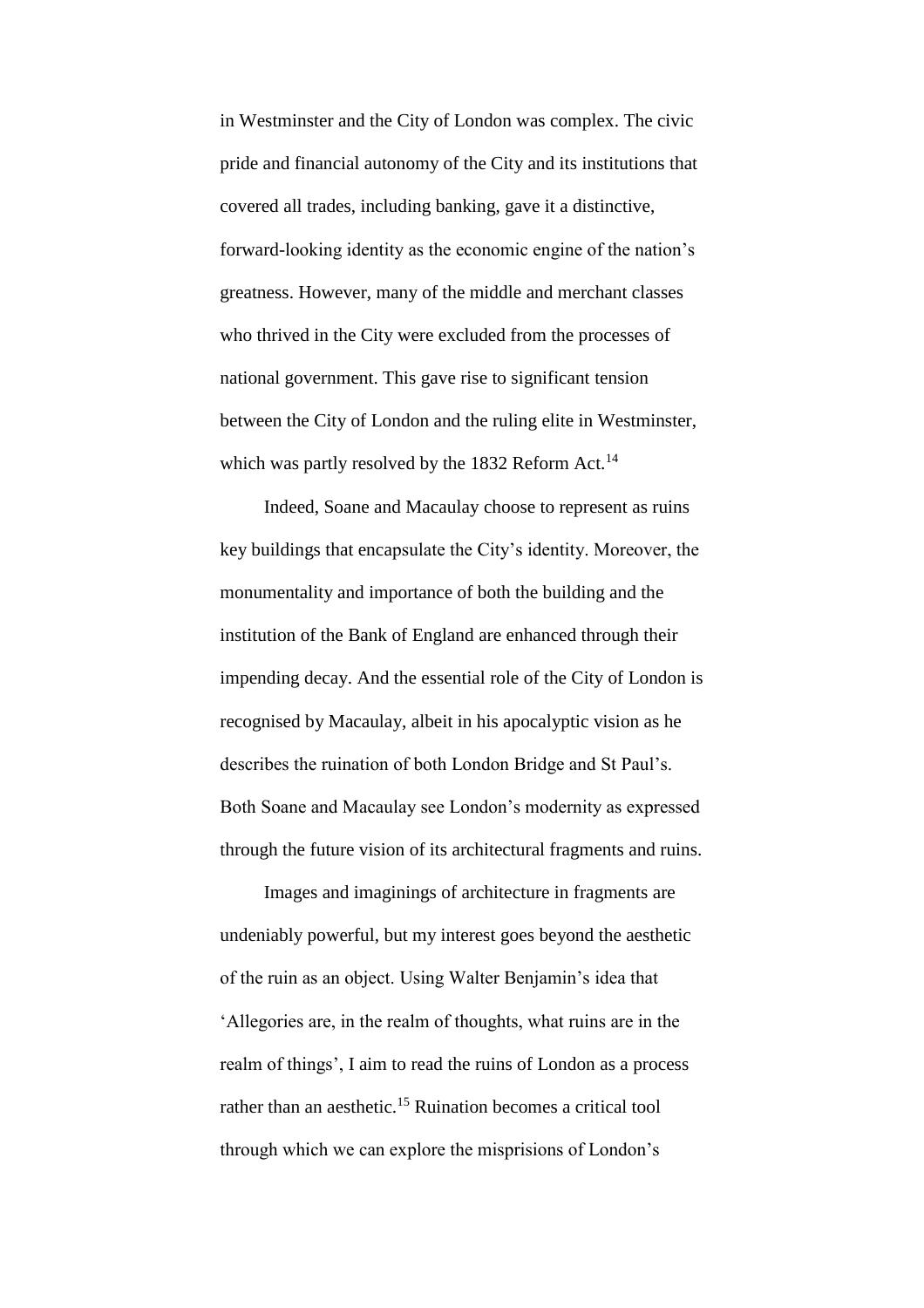present and future through fragments of (invented) memory. This anachronistic juxtaposition of a twentieth-century German thinker and the specific instance of imaginings of early nineteenth century London is representative of the enduring presence of ruins in western thought. We have looked back to Thucydides and Burke to explore the meaning of ruins. Benjamin, and indeed Speer, who we will encounter later on, propel this discourse forward. Whilst London remains the focus, we see how ruins operate as the process of the slippage between time and space and as a critical tool for understanding the projection of a future nostalgia for the present. Indeed, Benjamin's notion that the temporality of a ruin is the product both of the building's destruction and its original construction is helpful here. In this way we see how on passing through the process of ruination, a building betrays simultaneously its richest and most economical significance and meaning. We can see how these ideas operate in both *Bird's-eye View* and Macaulay. For instance, we see the Bank of England in both a state of construction and deconstruction – the building appears to pass through time. Similarly, each of these visions of a ruined London underscore the importance of the architecture that is now destroyed. In this way, Benjamin helps us to understand the slippage between space and time that ruins represent and how their allegorical presence can project urban identities into the future.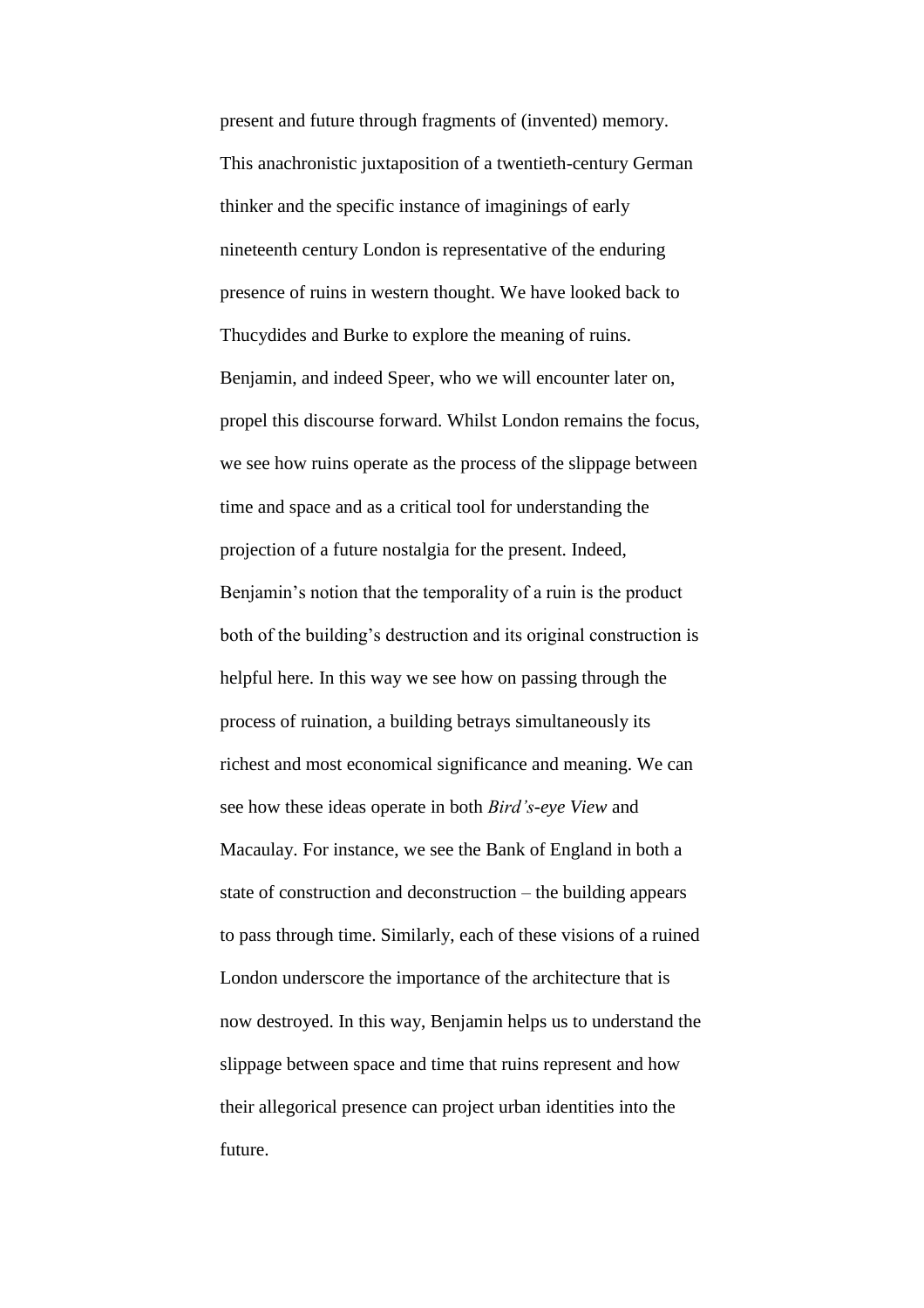# **Soane**

Sir John Soane was one of the leading architects of his generation who was responsible for the shaping of modern London.<sup>16</sup> Alongside his private commissions, Soane worked as an attached architect for the Office of Works and was responsible for many public buildings that shaped the modern metropolis.<sup>17</sup> In addition, Soane was appointed architect and surveyor to the Bank of England in 1788 and his work at the bank spanned most of his career.<sup>18</sup> Indeed, Soane resigned his position in 1833 only four years before his death.<sup>19</sup> During Soane's forty-five years in post, the bank was almost entirely rebuilt and substantially expanded.<sup>20</sup> Alongside his successful practice, Soane was a pioneer in the development of the architectural profession and trained many pupils at his home/office in Lincoln's Inn Fields.<sup>21</sup> From 1808 until his death in 1837 he extended no. 12 Lincoln's Inn Fields into a house/museum that eventually spread to no. 14. The much altered, internal architectural arrangement played on the effects of space and light and remains a testament to his ingenuity as an architect in the combination of modern and all'antica design elements. Soane was almost as renowned as a collector as he was an architect, and he housed his vast collection of antiquities (both originals and copies), prints, drawings and books at Lincoln's Inn Fields.<sup>22</sup> This amalgamation of fragments of the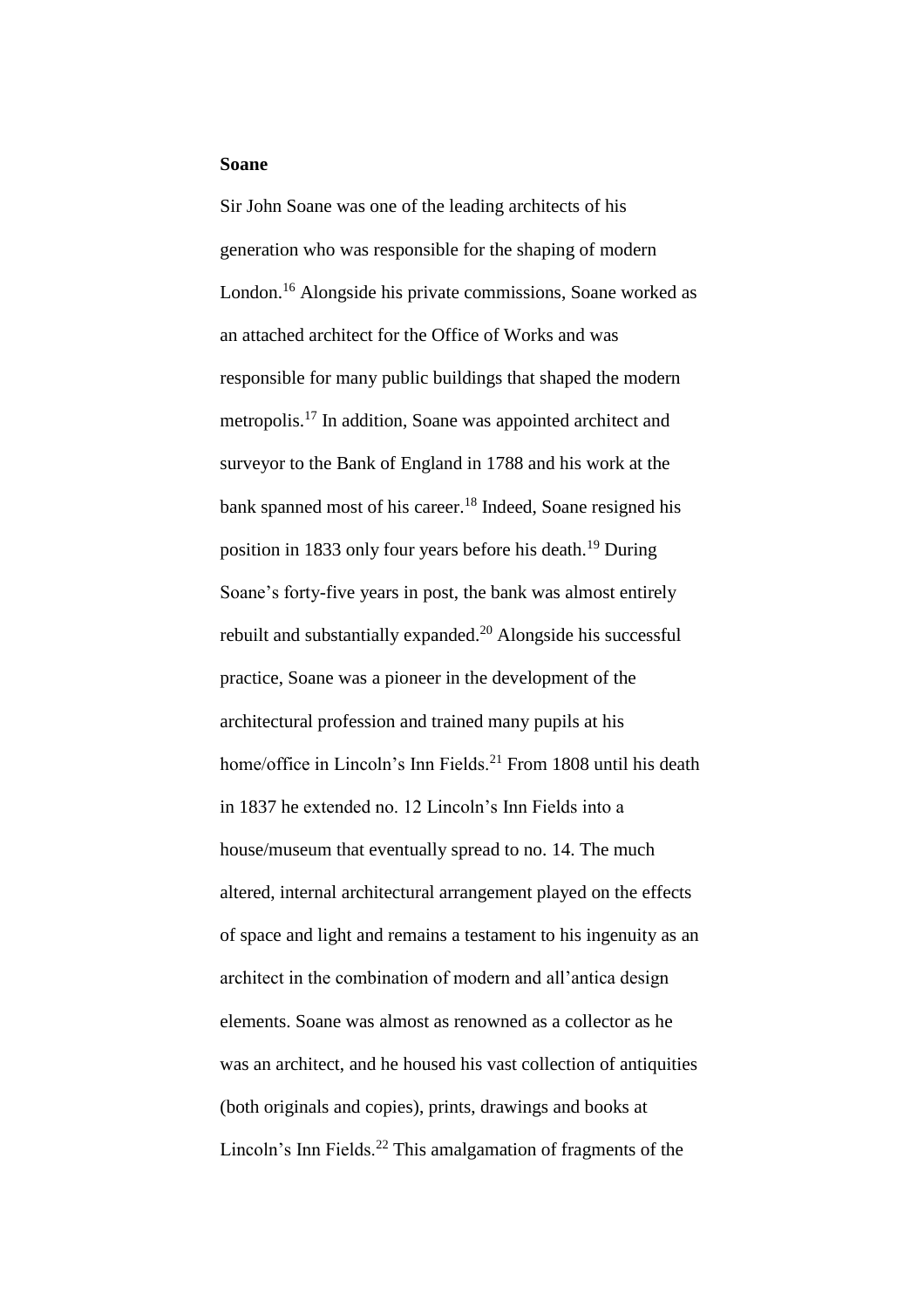ruins of the past was essential for Soane's architectural practice. Moreover, he ensured his legacy would survive into the future as in 1833, the same year as he resigned from the Bank of England, Soane negotiated an Act of Parliament to preserve the house and collection intact for the benefit of 'amateurs and students' in architecture, painting and sculpture.<sup>23</sup> The richness of the collection and ingenuity of its display are not the concern here, nor is Soane's pedagogical purpose in creating his house/museum. However, one aspect of the display brings us back to the Bank of England and Gandy's *Bird's-eye View*. Soane collected cork models of the ruins of ancient architecture. In 1826 he acquired a model of the ruins of Pompeii and the distinctive aesthetic of this relic from the classical past has resonance with Gandy's *Bird's-eye View*. Indeed, in 1834 Soane completed his new Model Room and placed both the model and a ground plan of the Bank of England in close proximity. In this way, the similarities between the two works become more compelling. This anachronistic juxtaposition perhaps underscores Soane's future vision of the ruins of his life's work as being equal to its antecedents from antiquity.

Soane's practice and pedagogy collided when, in 1806, he succeeded George Dance the Younger as Professor of Architecture at the Royal Academy. He was required to deliver twelve lectures annually and these were assembled between 1809-10. The relationship between ruins and reminiscence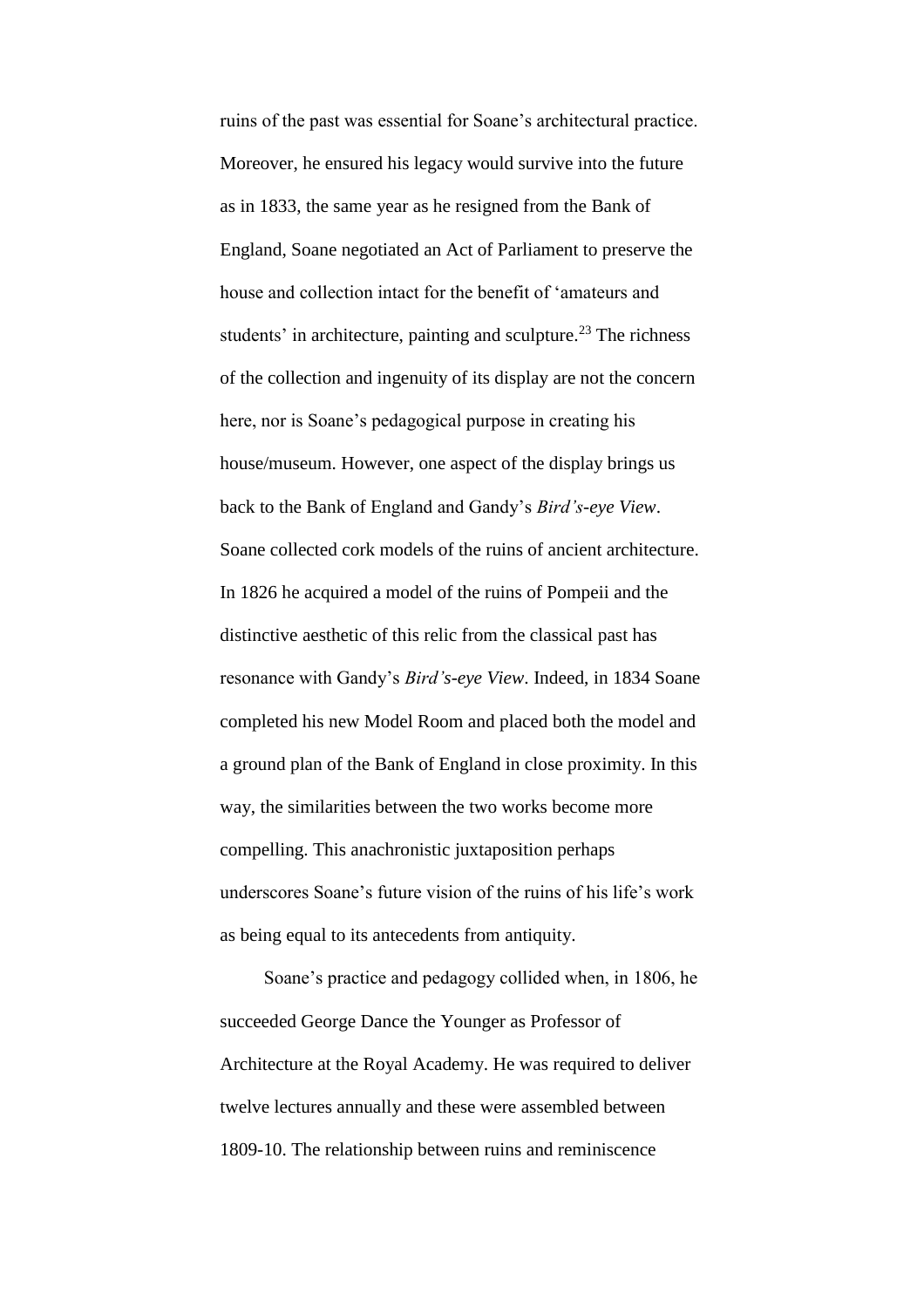comes to the fore in Soane's decision to illustrate his lectures with more than one thousand images of buildings and plans. $^{24}$ Gandy's image of *A Bird's-eye view of the Bank of England* was one of these illustrations. It is important to remember that the Bank of England was one of Soane's principal architectural commissions that dominated his career. But he chose to present this key work as a ruin of the future. The building was extant and intact and Soane entrusted its visual fragmentation into ruins to Gandy's imagination. Indeed, Gandy's representation of the Bank of England is not without its own visual intricacies. As Daniel Abramson notes of Gandy's bird's eye view:

The view inventively conflates conventions of the Renaissance aerial cutaway perspective with the eighteenth-century Piranesian ruinscape to create an image of the Bank of England ambiguously both in ruins and under construction.<sup>25</sup>

Crucially, for this reading of Gandy's image to work we need to have knowledge of the complete whole to understand the building in both its pre and post finished state. More significantly, to my mind, is the fact that Gandy's image negates the *present* state of the bank. And this signals my interest in the slippage between past present and future identities of the Bank of England. Indeed, it is important to think more generally about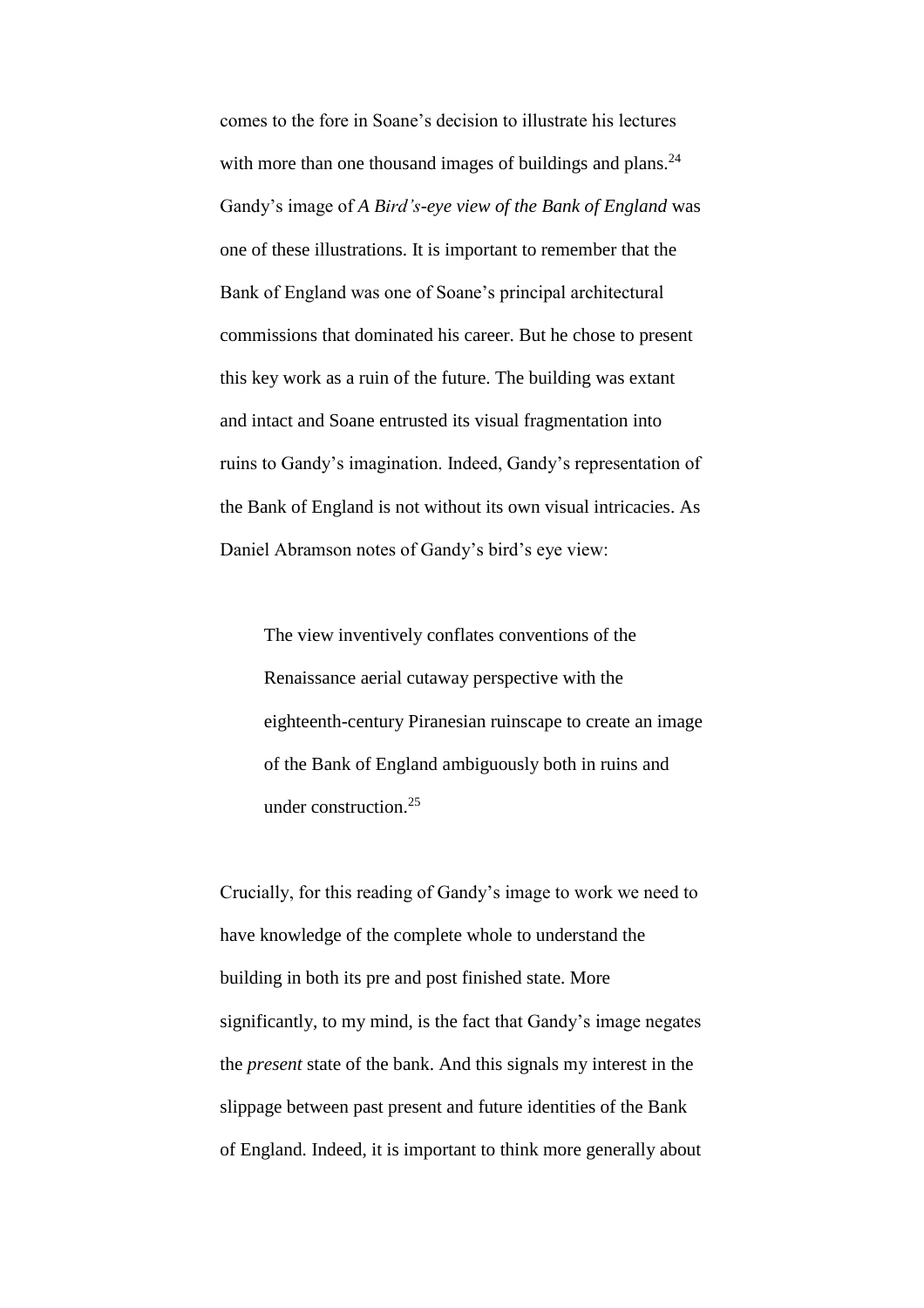other visual conventions where the original, intact building was not known as this reveals further complexities in the approaches to the representation of the fragment and the ruin. For our purposes here, we might divide these views into the architectonic and the romantic vision of the relics of the past, all of which were very well represented in Soane's collection. The architectonic vision seeks to reconstruct a building. This might concentrate on the structure as a whole or on individual fragments. We see this, for instance, in the work of Andrea Palladio or Thomas Major.<sup>26</sup> This system of architectural drawings using perspective views, orthogonal elevation, details and working drawings was not merely imitative. Instead buildings were disembodied and dissected, order was imposed on chaos – marks on paper evoked the built fabric. Thomas Major's studies of the Temple of Neptune at Paestum and its Doric order demonstrate this technique. Here the ruined edifice is reconstructed in orthogonal elevation and is presented out of its physical context. There is no surrounding landscape and there is no texture to the stone or patina of age. By contrast, the romantic vision of ruins makes no attempt at reconstruction. Instead, the effects of the time are celebrated and ruination becomes an aesthetic.<sup>27</sup> In this way, crumbling masonry and overgrown vegetation present a picturesque ideal of the past where they might otherwise have spoken of decay. This vision of the classical past came to prominence in the mid-eighteenth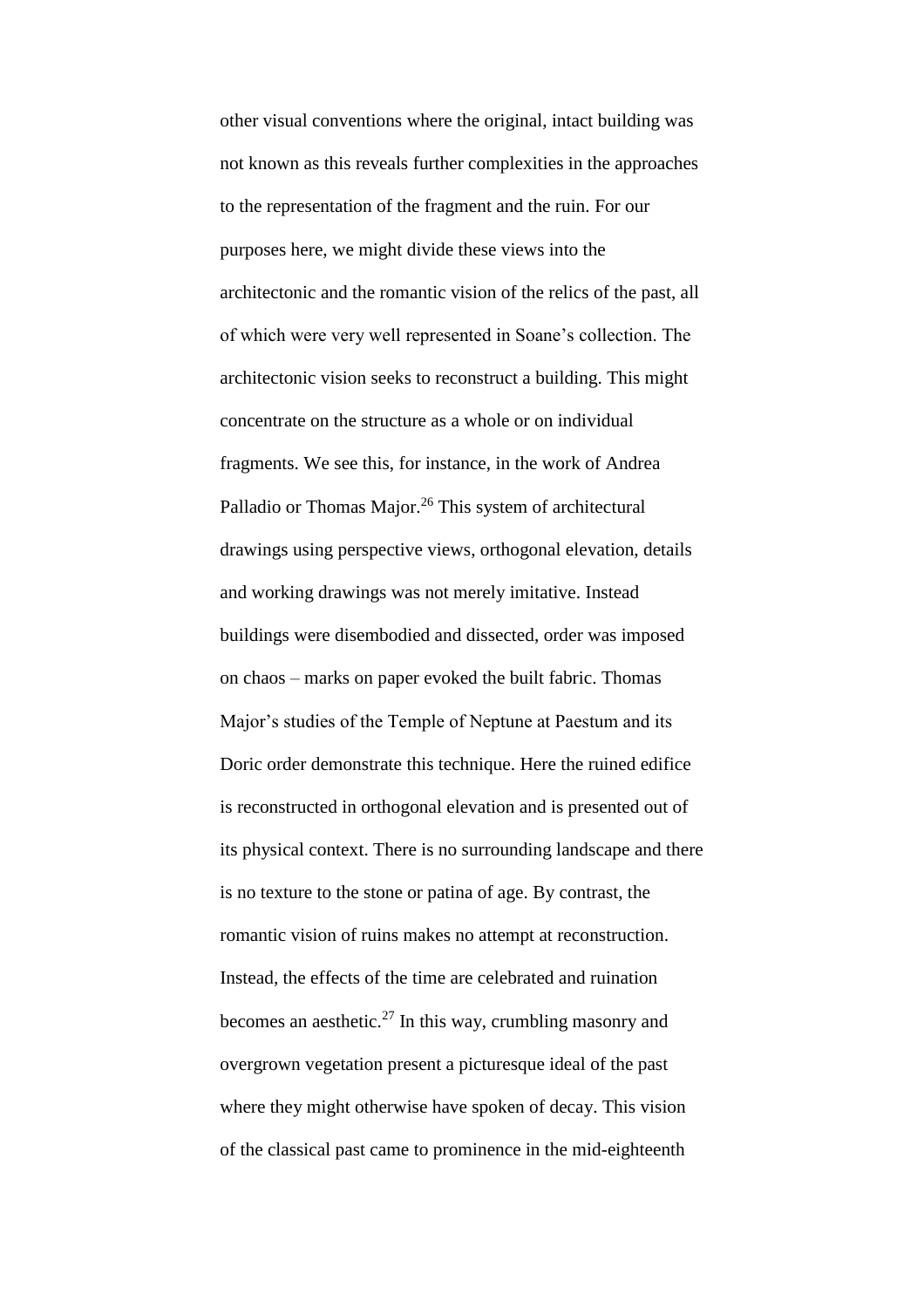century through the work of artists and antiquarians such as Clérisseau and Piranesi. <sup>28</sup> If we compare Piranesi's views of the Temples at Paestum to those of Major we see they are at once an image of the actuality of the ruins themselves and a carefully constructed re-performance of the temples, which unlike Major's studies places the temples firmly in the past.<sup>29</sup> The scale and size of the temples in relation to the size of the print is important here as they fill the frame, and the inclusion of human figures that are dwarfed by the massive bulk of the buildings underscores the awesome appearance of the temples.<sup>30</sup> For Soane the architectonic studies of antiquity facilitated the inclusion of certain stylistic elements into his modern designs, as seen in the example of Tivoli Corner discussed below. Conversely, the romantic visions of antiquity also influenced Soane's view of his own work. In 1798 Soane completed the Rotonda of the Bank of England. In the same year Gandy produced a watercolour of it showing the structure as if it was a Roman ruin. This drawing was exhibited at the Royal Academy in 1832, under the romantic title of *Architectural Ruins – A Vision*.

As we have seen, for Benjamin the temporality of a ruin is the product both of the building's destruction and its original construction and the process of ruination reveals the rich layering of its various meanings. Moreover, ruins become an allegory for the transient nature of human endeavour; whatever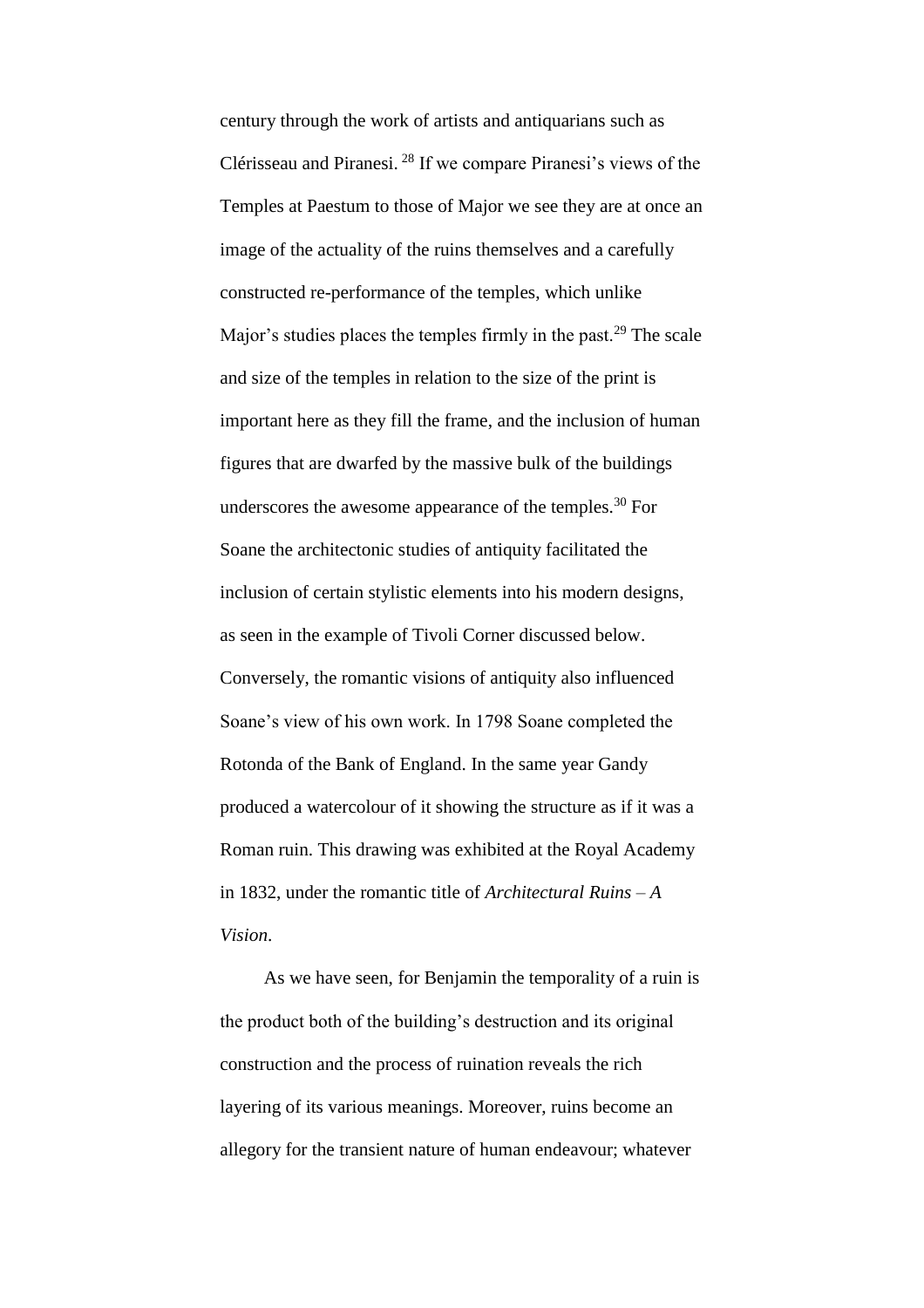we build will ultimately be destroyed. The ephemerality of human achievement, was of concern to Soane, Consequently, Soane's decision to present his life's work at the Bank of England as a ruin deserves further investigation beyond Gandy's aesthetic choices and Benjamin helps us to do this. Not least, the depiction of the Bank of England surely begs us to question why Soane, a nineteenth-century architect whose work was so closely intertwined with the production of modern London and the establishing of architecture as a profession, would wish to do this? Surely ruined buildings can be seen as negations of architecture. But I wonder, given Soane's fascination with the classical past, if he designed his buildings with their future ruination in mind. $31$  Indeed, he was as concerned with the ephemerality of his own architectural works as he was with their future posterity. In this way Soane's architecture can be seen as something that would tell the story of an ideology. We must remember that Soane, through his knowledge of the architecture of the ancient classical world, was aware of the powerful presence of ruins. In this way, as an architect who drew inspiration from antiquity, Soane was part of a process through which ruins lay down a kind of ideological deposit for the future that awaits interpretation.

We can see this process at work in Soane's design for the Bank where the use of all'antica elements is more than just an aesthetic choice. For instance, the extension of the exterior wall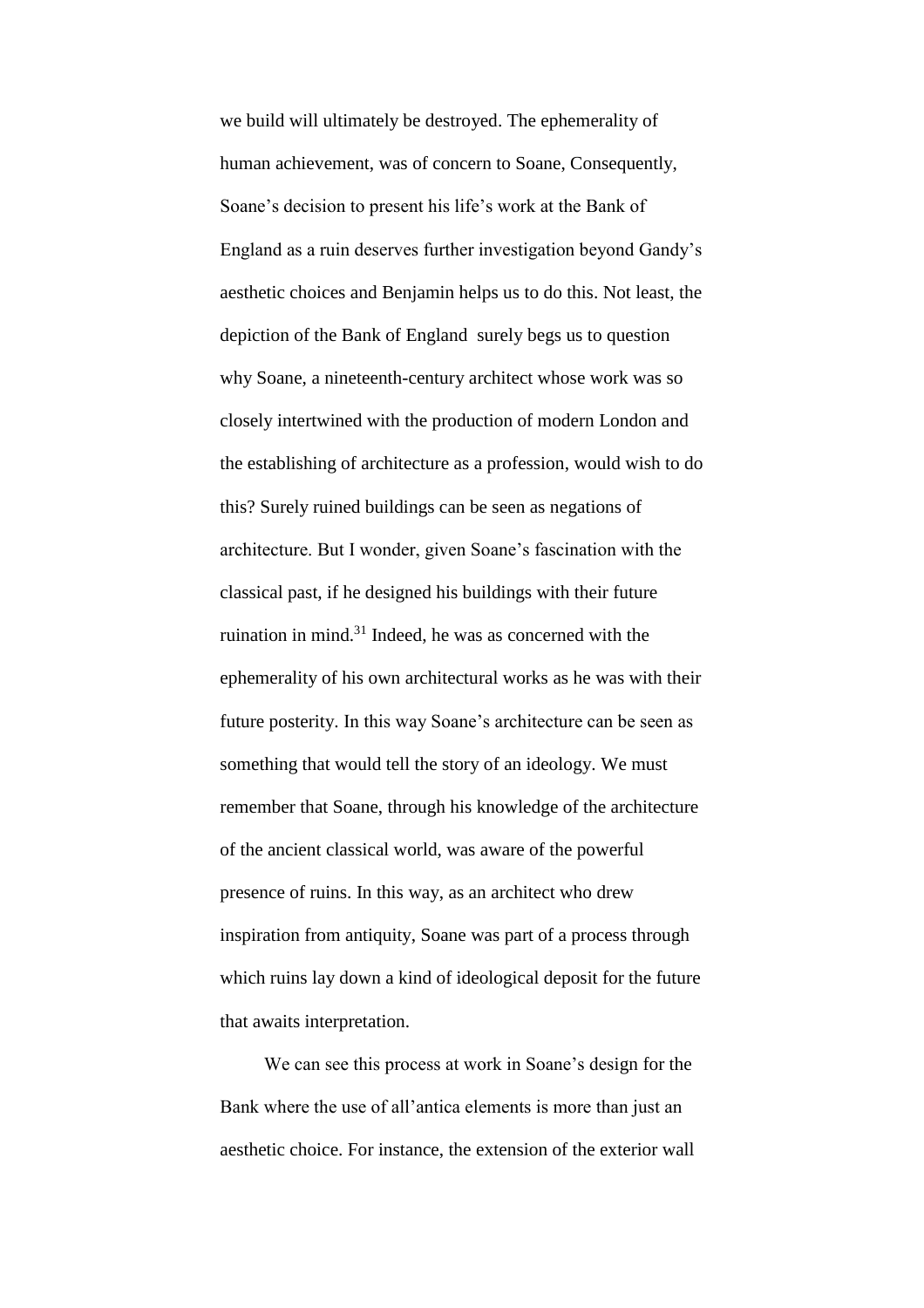of the bank to the north-west, at the junction of Lothbury and Princes Street typifies Soane's use of antique sources in his very modern designs. This expansion of the bank formed an irregularly shaped plot where the building was now seen from a number of viewpoints, making a right-angled corner an architecturally clumsy solution. Soane's ingenious answer to this design problem was what is known as 'Tivoli Corner'. Soane had visited the Temple of Vesta at Tivoli when on his grand tour in 1778-9. Its unusual, circular form provided the ideal architectural solution to the problem of making a building turn a corner in a visually pleasing way. Importantly here, a fragment of a ruin is integrated into a modern design intended to project the identity of the Bank of England into the future. But Tivoli Corner is also an allegory that makes me think about future ruins and reminiscence. Gandy's image of the Bank of England can then be seen as predicting its ruination, or, if you will, embedding it in the extant building. In this way we can also see Tivoli Corner as an ideological deposit – part of a process rather than an aesthetic. The slippage between past, present and future becomes an allegory that resides in the spaces of historical memory and the imagination.

## **Imagination**

The place of the ruin in the historical imagination stems in part from the European tradition of 'the cult of the ruin'.<sup>32</sup> Here the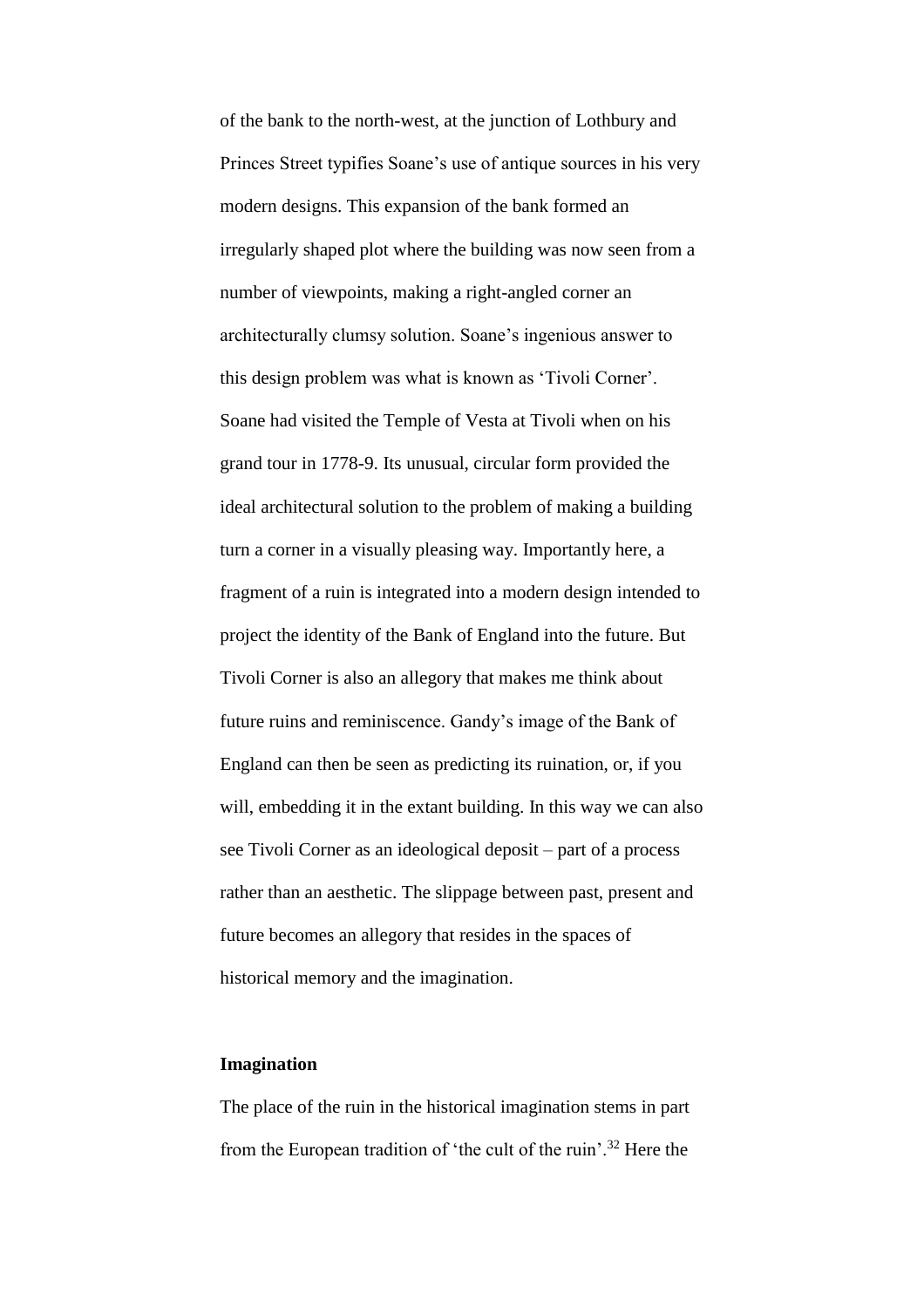architectural remains of the past were aestheticised to appeal to the visual sensibilities of the elite. Taking their lead from Renaissance antiquarians such as Raphael and Palladio, European Grand Tourists admired and consumed the remnants of classical antiquity. Their interpretation of this ideological deposit places the ruin somewhere between myth and reality and raises questions about notions of authenticity. This can be seen, for instance, in the popularity of the folly in English eighteenthcentury landscape garden design – a sort of modern ruin that linked past and present, and laid down an ideological legacy for the future. We can see examples of these in the work of William Kent or Robert Adam.<sup>33</sup> These were either completely new build or an amalgam of fragments of the past in a new configuration. These follies embedded ruination and decay into the visual lexicon of architectural design. Follies were, in the Benjaminian sense, merely aesthetic symbols. As ruins became an aesthetic they no longer operated as a critical tool to explore the ephemeral nature of existence and so their allegorical meaning was eclipsed.

The ambiguities and interchangeability between 'mock' and 'real' ruins works to disrupt our relationship with the past. Here again we find Soane's fascination with fragments and ruins, which was certainly not confined to his work at the Bank of England. At his country house, Pitzhanger Manor in Ealing, he pretended that a mock-classical ruin was a Roman temple he had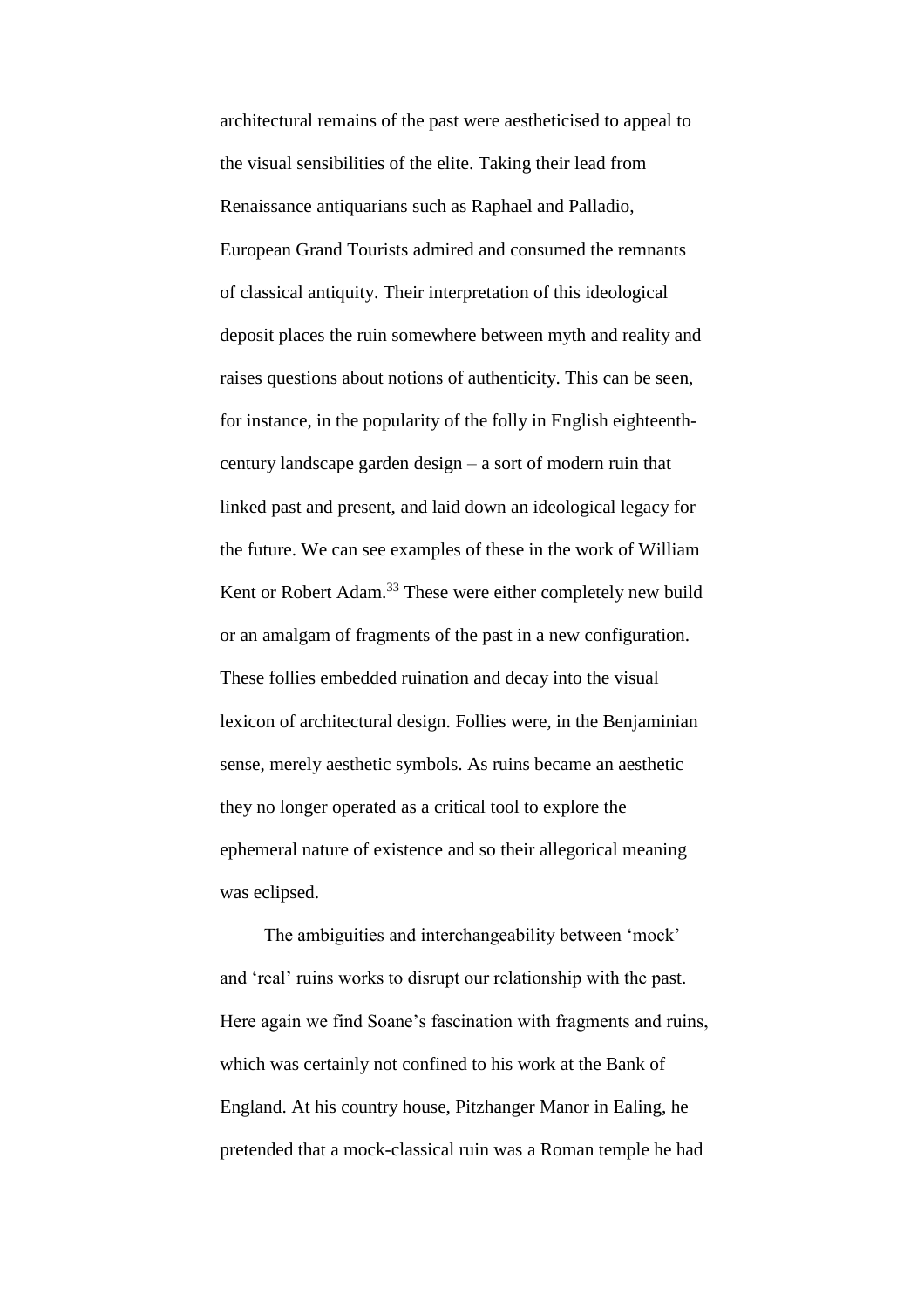discovered at the bottom of the garden. $34$  His townhouse no. 13 Lincoln's Inn Fields includes the 'Monk's Yard', a mock-ruin assembled from medieval fragments of the Palace of Westminster. Equally, the numerous artefacts from or representing the past on display are an essential component of his didactic collection. Some are authentic, others are copies and many of them are fragments. All of this might help us to understand and interpret Soane's wish to present his life's work at The Bank of England as a ruin. But I do not wish to infer any kind of intentionality on the part of Soane without further evidence.

In a remarkably vivid vision of the future Soane gives us some strong hints about his interpretation of the relationship between memory, history and the ruin in his *Crude Hints Towards the History of My House*. <sup>35</sup> In this unpublished text Soane imagines an antiquary from the future inspecting the fragments of his house in Lincoln's Inn Fields*.* And I wonder if this is also an 'ideological deposit' laid down by Soane. The imaginary archaeologist tries to work out what the ruins might have been conjecturing if they were, for instance, the remains of a monastery, a Roman temple, a magician's lair, or the house of a persecuted artist:

In this age of research when the Connoisseur and the Antiquary find a lively interest in whatever relates to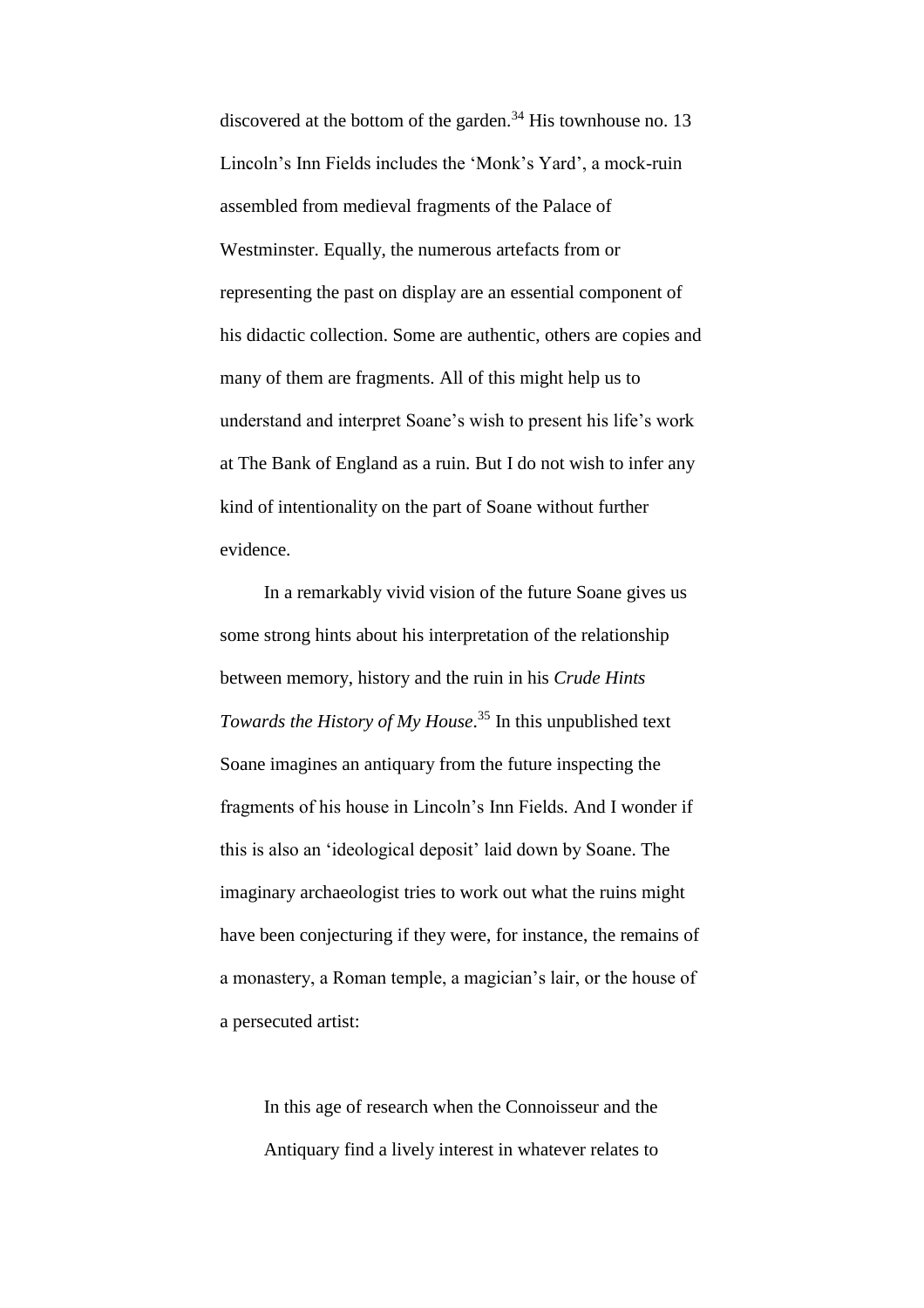former times…so much notice has been taken of the ruins and very extensive assemblages of fragments of ancient works partly buried and in some degree attached to a building in this metropolis apparently of later date [in Lincoln's Inn Fields (del.)] – to rescue this work from its present uncertain origin and that the public should be fully [better] informed respecting these ruins and be led to have an interest in them, I shall collect together the various conjectures which have been made respecting this building and also the data on which these speculative opinions have been raised … From the style of some parts of the Architecture this work has been supposed anterior to the time of Augustus … it is to be observed that notwithstanding this building consisted of several stages or stories … O man, man, how short is thy foresight. In less than half a century – in a few years – before the founder was scarcely mouldering in dust, no trace to be seen of the artist within its walls, the edifice presenting only a miserable picture of frightful dilapidation – oh could the dead but leave for a moment their quiet mansions, & but look out of their graves what hell could equal their torments!

Here, Soane makes me think of Wittgenstein's remarks about culture: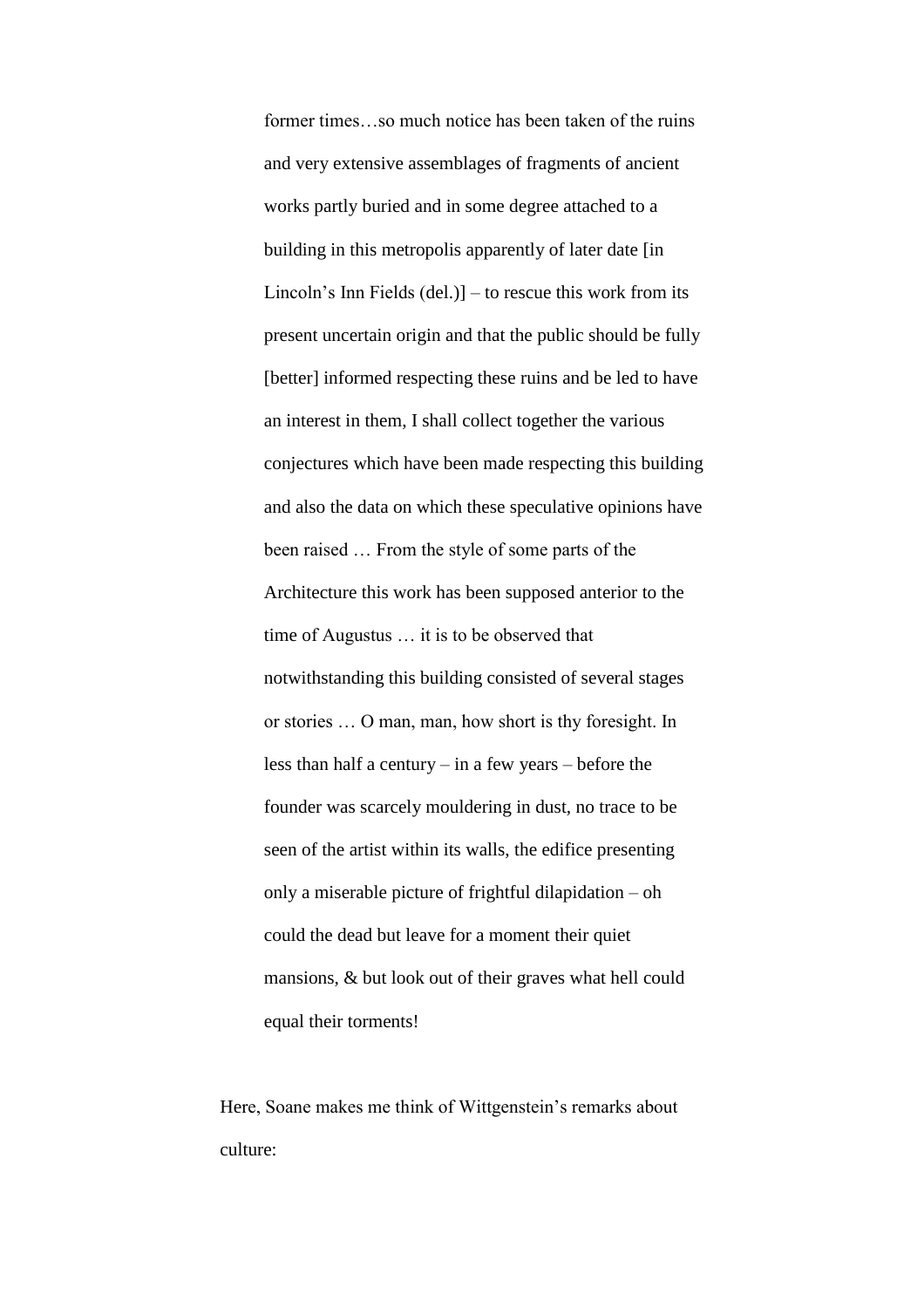Just as a man cannot report his own death when it happens, but only foresee it and describe it as something lying in the future. So it might be said: If you want to see an epic description of a whole culture, you will have to look at the works of its greatest figures, hence at works composed when the end of his culture could only be foreseen, because later on there will be nobody left to describe it.<sup>36</sup>

Albeit that they are unlikely bedfellows, both Soane and Wittgenstein explore the slippage between space and time as a means of understanding the 'ideological deposits' laid down for future interpretation.

# **Macaulay**

Nor do we see any sign which indicates that the term of her long dominion is approaching. She saw the commencement of all the governments and of all the ecclesiastical establishments that now exist in the world; and we feel no assurance that she is not destined to see the end of them all. She was great and respected before the Saxon had set foot on Britain, before the Frank had passed the Rhine, when Grecian eloquence still flourished at Antioch, when idols were still worshipped in the temple of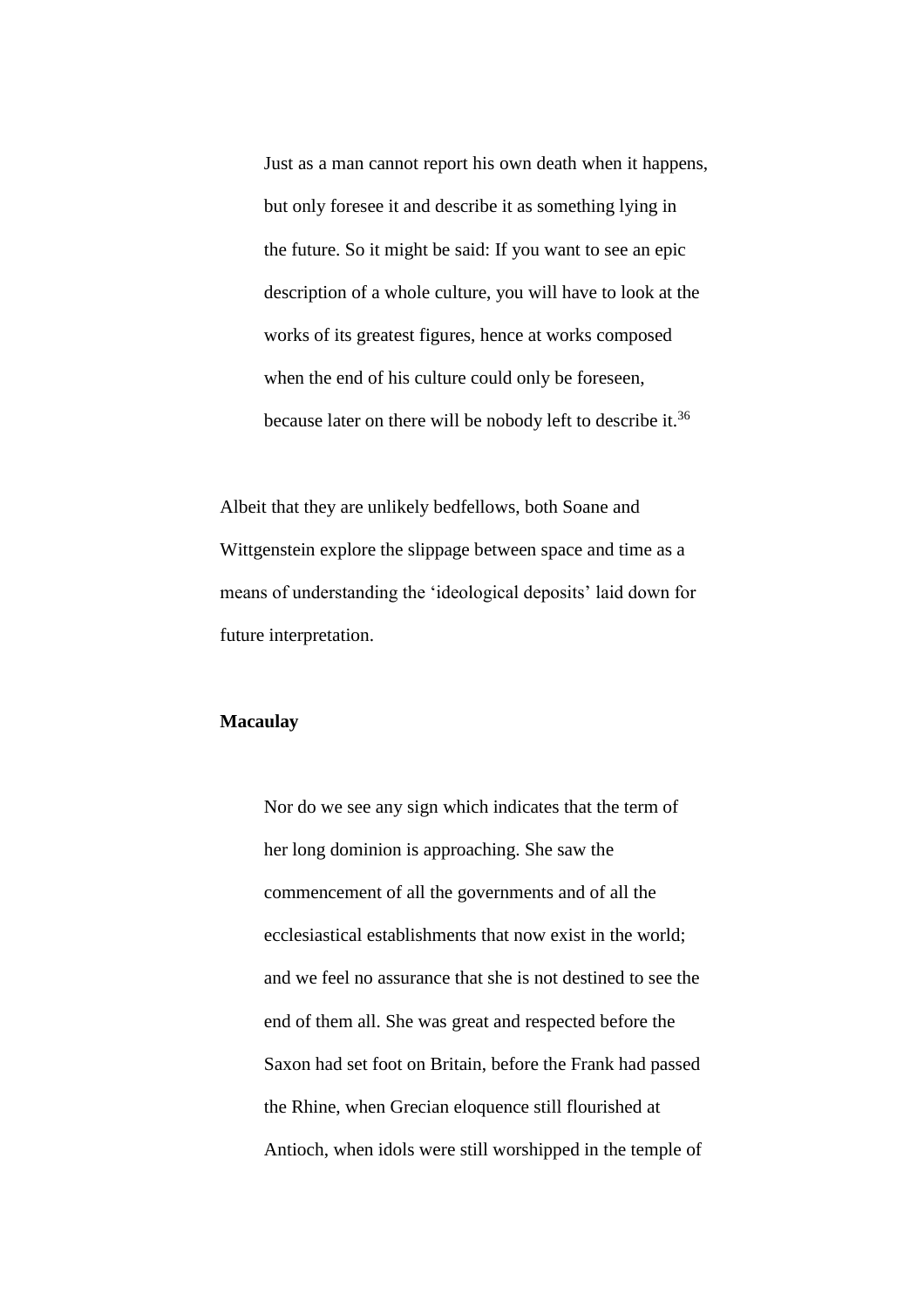Mecca. And she may still exist in undiminished vigour when some traveller from New Zealand shall, in the midst of a vast solitude, take his stand on a broken arch of London Bridge to sketch the ruins of St. Paul's.

This was one of the opening remarks made by Thomas Babington Macaulay in his essay for the Edinburgh Review in 1840<sup>37</sup> of a new English translation of von Ranke's *History of the Popes*. <sup>38</sup> Macaulay was an evangelical Protestant who, nevertheless, greatly admired the Church of Rome. The key point for our purposes is that Macaulay was keenly impressed by the Church of Rome's ability to endure. It already had a long history and as far as he could see was set to survive for centuries more. The reason the Roman Catholic Church enjoyed such success and longevity was that it coped with dissent in an effective and pro-active way compared to the various Protestant faiths. Of particular note here for Macaulay is the lesson that should be learned from this long-lasting success by England. Compared to the endurance of the Church of Rome, Macaulay envisioned the Church of England and its subsequent political and constitutional consequences as something far more flimsy and less likely to endure.

The endurance of Macaulay's apocalyptic vision might well have surprised the author himself. Indeed, the survival of his premonition can be attributed, at least in part, to its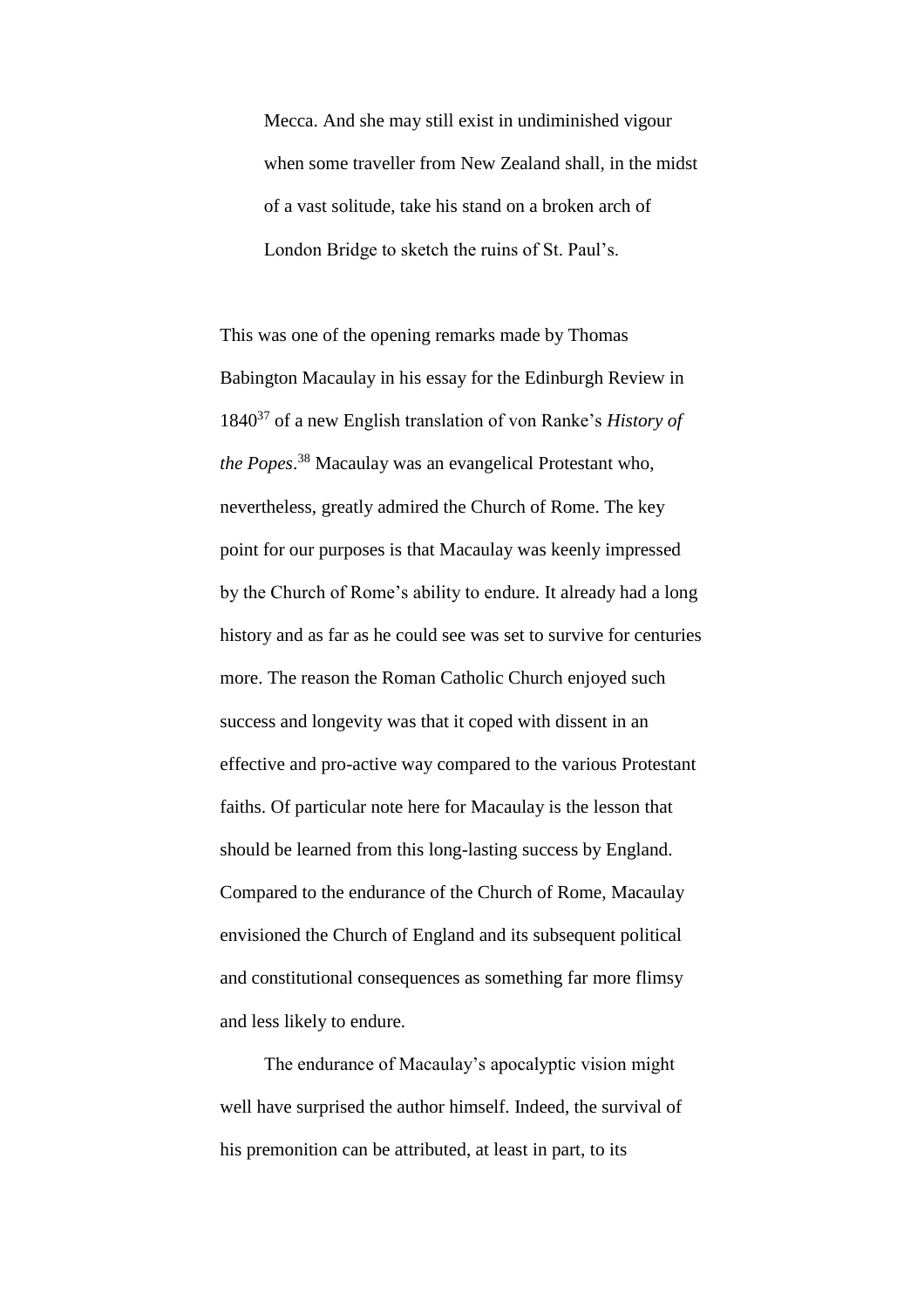visualisation by Gustave Doré several decades later. The French artist gives us a foreigner's view of the first city of Empire where the importance of its ruins is matched by the recognition of its economic might.<sup>39</sup> Whereas for Doré the architectural fragments of the 'new Rome' can speak for themselves, he articulates the large warehouse, which also forms part of the New Zealander's view, with the words 'Commercial Wharf'. The late nineteenth-century, Anglo-French perspective of Doré's gloss on Macaulay's commentary has steered it towards being seen as a critique of empire and as a symptom of crosschannel rivalry.<sup>40</sup> My concern is different and I wish to concentrate on the context for Macaulay's words and Doré's illustration, particularly here the choice of ruins and what they might mean as allegory. Here I am thinking of Benjamin's concept of 'allegorical sensibility' as a critical tool that relates to the historical world. Macaulay's ruins are, then, a method or a way of seeing that focuses on impermanence and lived experience and the ephemeral nature of existence.

Macaulay's prediction of London's future as a ruin belongs to an established literary preoccupation.<sup>41</sup> Arguably never short of an opinion, Horace Walpole typifies this tradition in his remark:

The next Augustan age will dawn on the other side of the Atlantic. There will perhaps be a Thucydides at Boston, a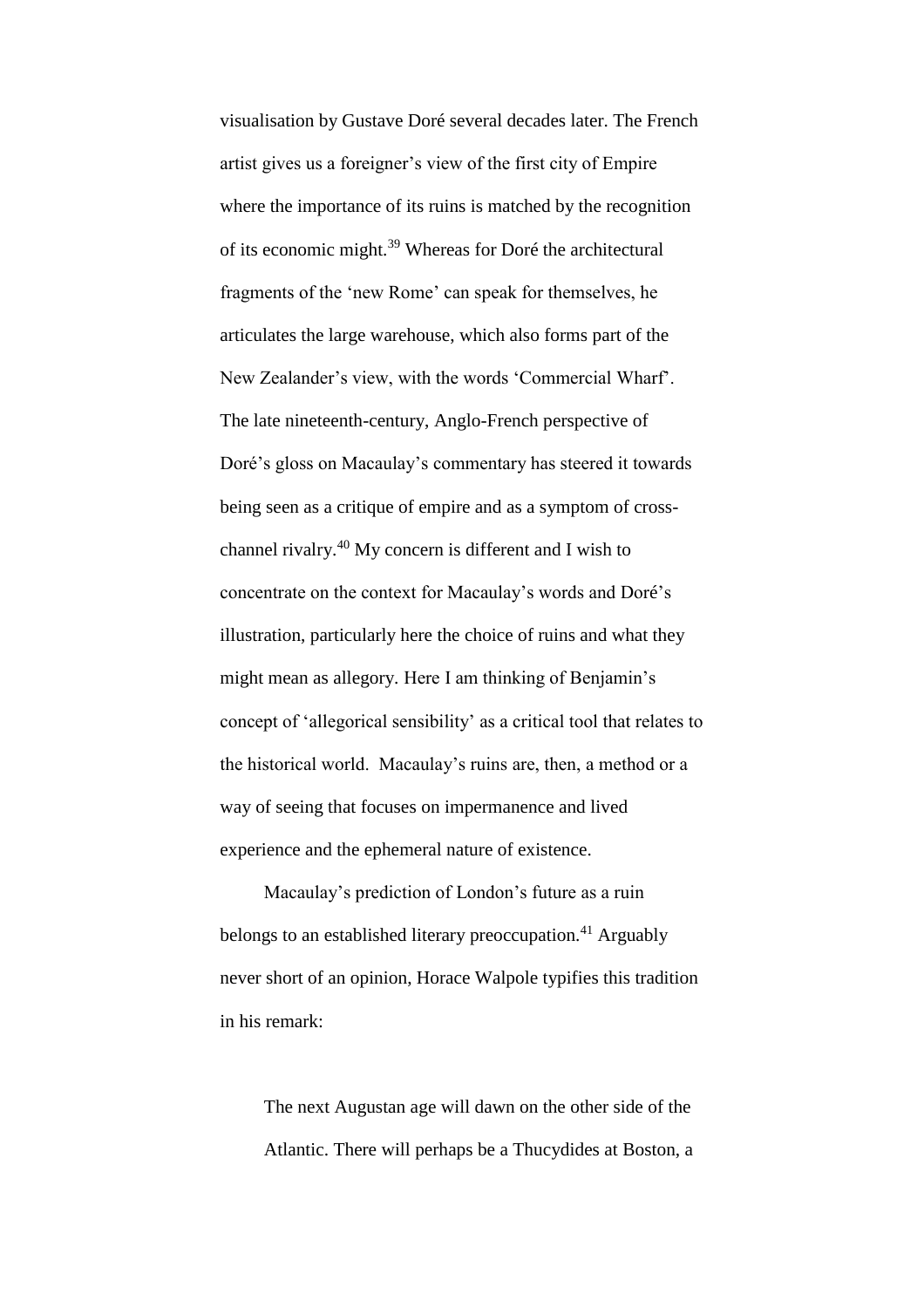Xenophon at New York, and in time a Virgil at Mexico, and a Newton at Peru. At last some curious traveller from Lima will visit England and give a description of the ruins of St. Paul's, like the editions of Balbec and Palmyra – but am I not prophesying contrary to my consummate prudence, and casting horoscopes of empires like Rousseau? Yes; well, I will go and dream of my visions.<sup>42</sup>

Similar visions were described by Percy Bysshe Shelley in his Dedication of Peter Bell the Third:

[...] when London shall be an habitation of bitterns; when St. Paul's and Westminster Abbey shall stand, shapeless and nameless ruins, in the midst of an unpeopled marsh; when the piers of Waterloo Bridge shall become the nuclei of islets of reeds and osiers, and cast the jagged shadows of their broken arches on the solitary stream, some transatlantic commentator will be weighing in the scales of some new and now unimagined system of criticism, … . 43

The notion of the foreign (i.e. non European) commentator certainly finds reprise in Macaulay's New Zealander. And this again is part of a substantial body of thought about how historians/archaeologists/antiquarians of the future will write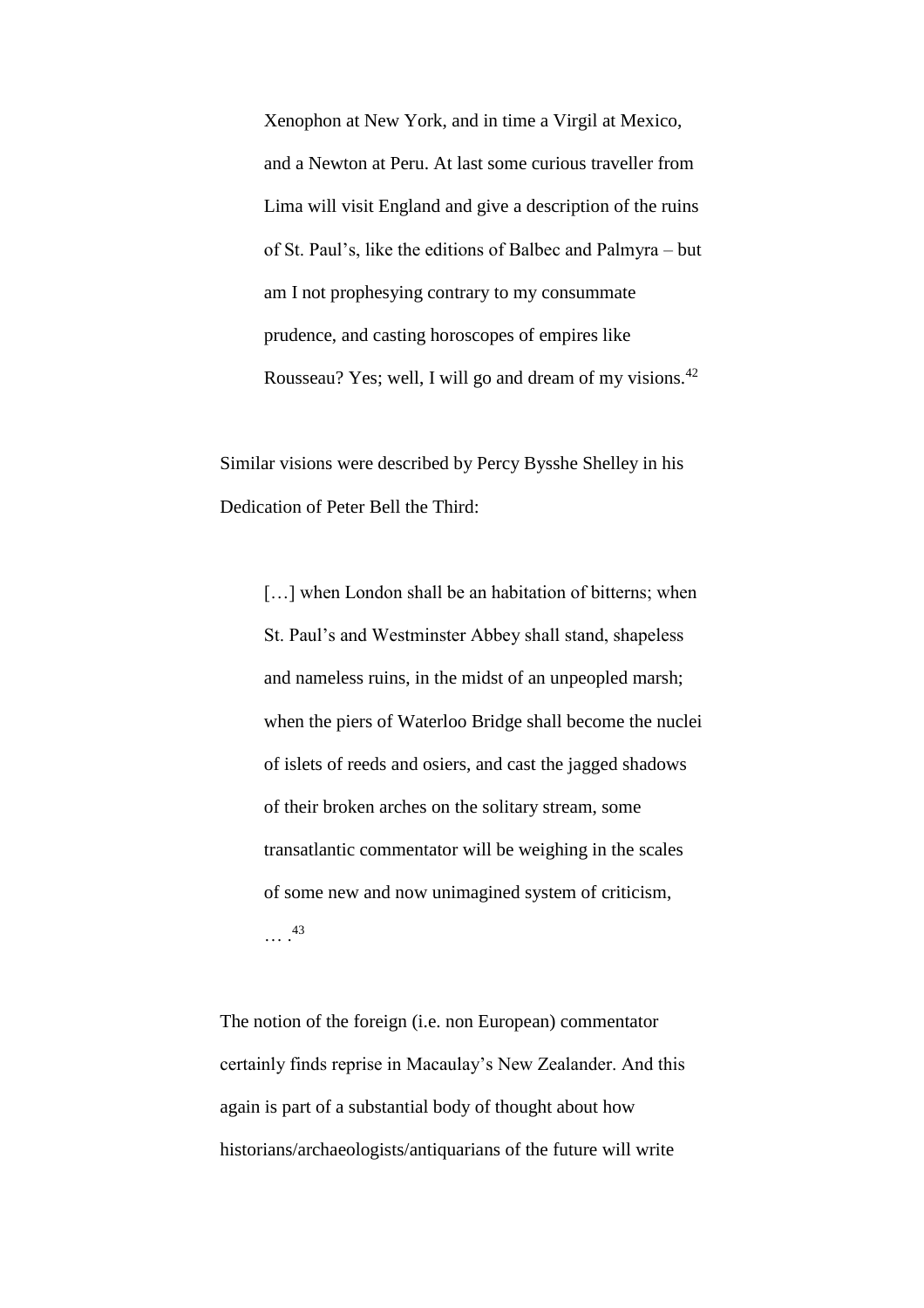history. The otherness or non-Europeanness of these imagined creators of the imagined past at some point in the imagined future is a common thread. Much has been made of these writings as being indexical of anxieties about the British Empire and the American Revolution.<sup>44</sup> But I prefer the temporal and spatial irony lent to these anxieties through the projected ruin of London Bridge. When Macaulay placed his New Zealander on the ruins of the then very modern London Bridge that had just been rebuilt in the 1820s he could not have foreseen its future demolition. Nor could he have predicted its reconstruction as a tourist attraction in Arizona – part of the new world and former empire.<sup>45</sup> However, my concern here is rather different; it is about how ruins are used to project identities into the future. Returning, then, to Soane and his *Crude Hints*, we find he was not alone in wondering how antiquarians of the future might explain the remains of modern London. Nor were these visions of ruination confined to masculine authors. In 1800 Elizabeth Lady Holland recorded in her journal:

I have been reading Le Brun's journey to Persepolis in 1704, the ruins of which (Persepolis) seem equal to anything in antiquity in point of solidity, size, and extent. In future times when this little island shall have fallen into its natural insignificancy, by being no longer possessed of a fictitious power founded upon commerce, distant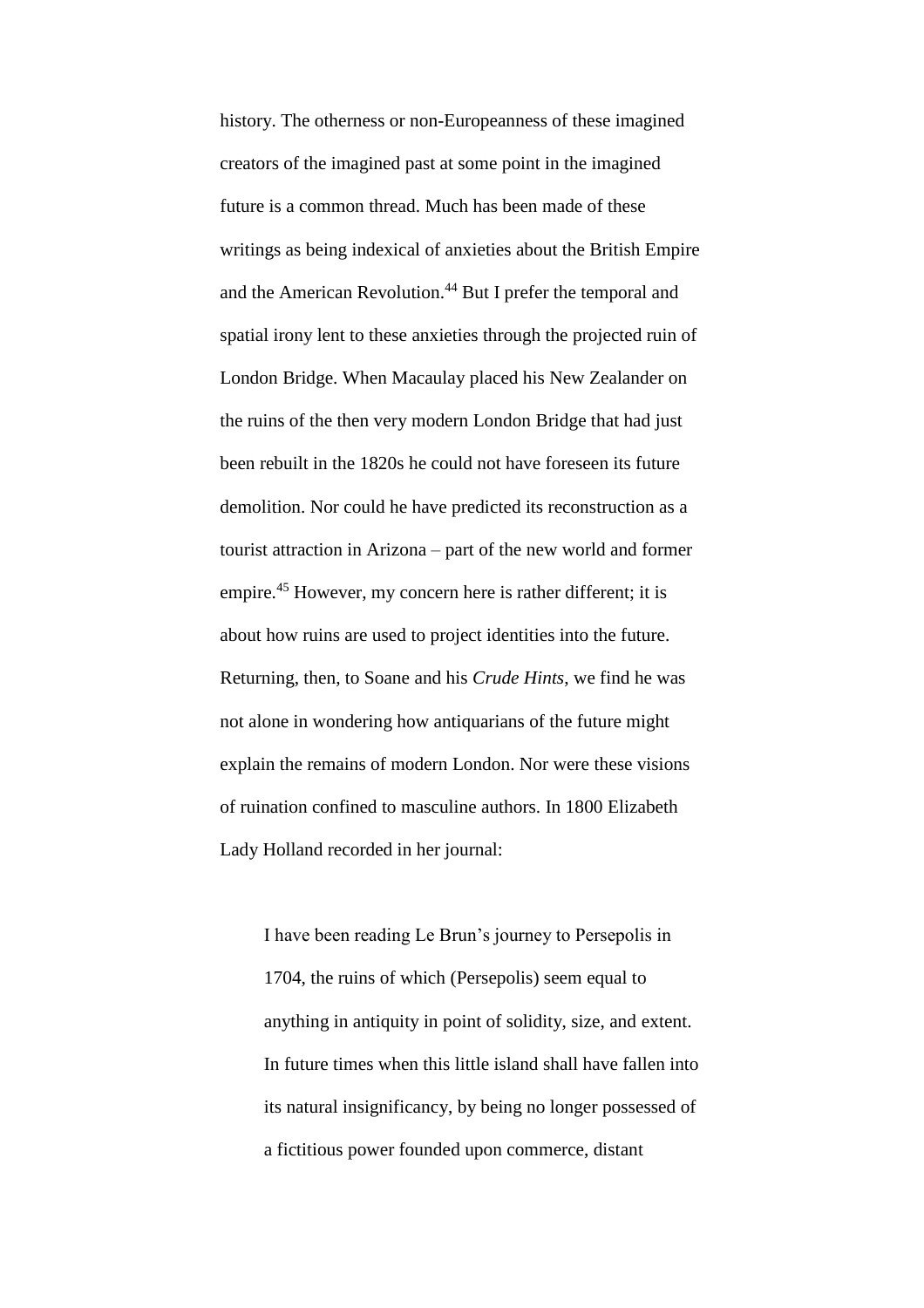colonies, and other artificial sources of wealth, how puzzled will the curious antiquary be when seeking amidst the ruins of London vestiges of its past grandeur? Acres now covered by high, thin walls of brick, making streets tirés à cordon, divided into miserable, straitened, scanty houses, will, when decayed, crumble into a vast heap of brick-dust. No proud arch to survive the records of history, no aqueduct to prove how much the public was considered by ye Governt., no lofty temples, no public works! St. Paul's anywhere would be a grand edifice; finer as a ruin than in its present state, disfigured with casements, whitewashed walls, pews, etc. The bridges alone would strike the eye as fine remains; they are magnificent. $46$ 

Whether foreign or not the imagined historians of the future are given a distance and remoteness from the imagined ruins they confront. This temporal and cultural gap is akin to that experienced by the Grand Tourists who viewed the ruins of Rome. In this way the choice of St Paul's Cathedral, London Bridge and The Bank of England become ideological deposits that speak to a present and future identity for the City of London. As such these buildings are no less monumental or meaningful as ruins. Ruination does not necessarily entail a loss, but rather a shift in the meaning of architecture. Benjamin helps us to discover these changes.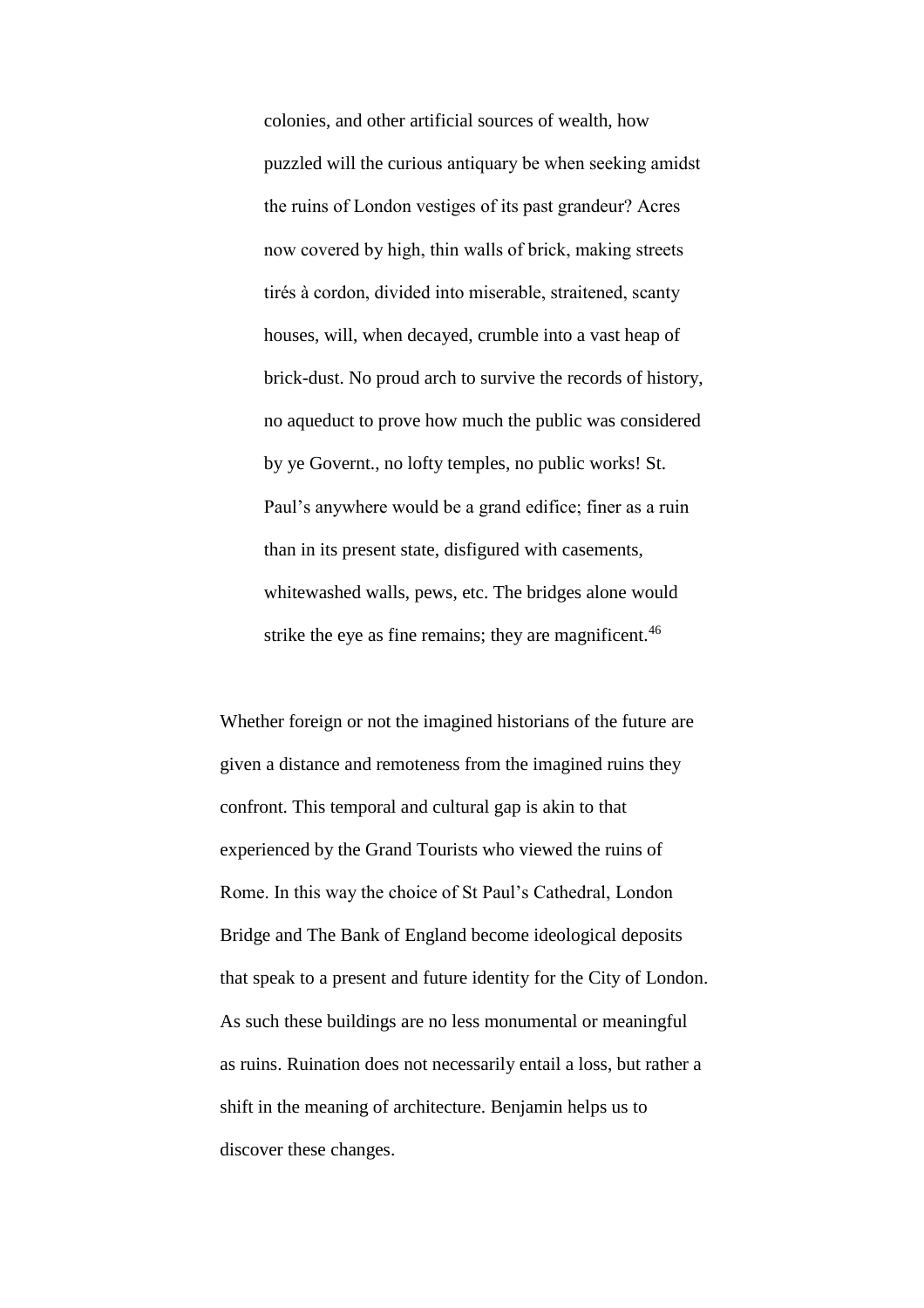# **Benjamin**

Allegories are, in the realm of thoughts, what ruins are in the realm of things. $47$ 

In *The Origin of German Tragic Drama*, Benjamin champions the position of allegory in the age of the Baroque as in his view it has been side-lined by the preoccupation with beauty, particularly the aesthetic symbol. The ruin is fundamental here as it is the physical effect or manifestation of allegory. Importantly for us, allegory was criticised for its lack of fixity of meaning as it revealed the multiplicity of meanings inherent in an object. Benjamin's response to this was to see allegory as a method or a way of seeing and consequently it becomes a critical tool that relates to the historical world. Temporality is also important here as Benjamin's concept of 'allegorical sensibility' focuses on impermanence and lived experience, with an emphasis on the ephemeral nature of existence.

In the ruin history has physically merged into the setting. And in this guise history does not assume the form of the process of an eternal life so much as that of irresistible decay. Allegory thereby declares itself to be beyond beauty.<sup>48</sup>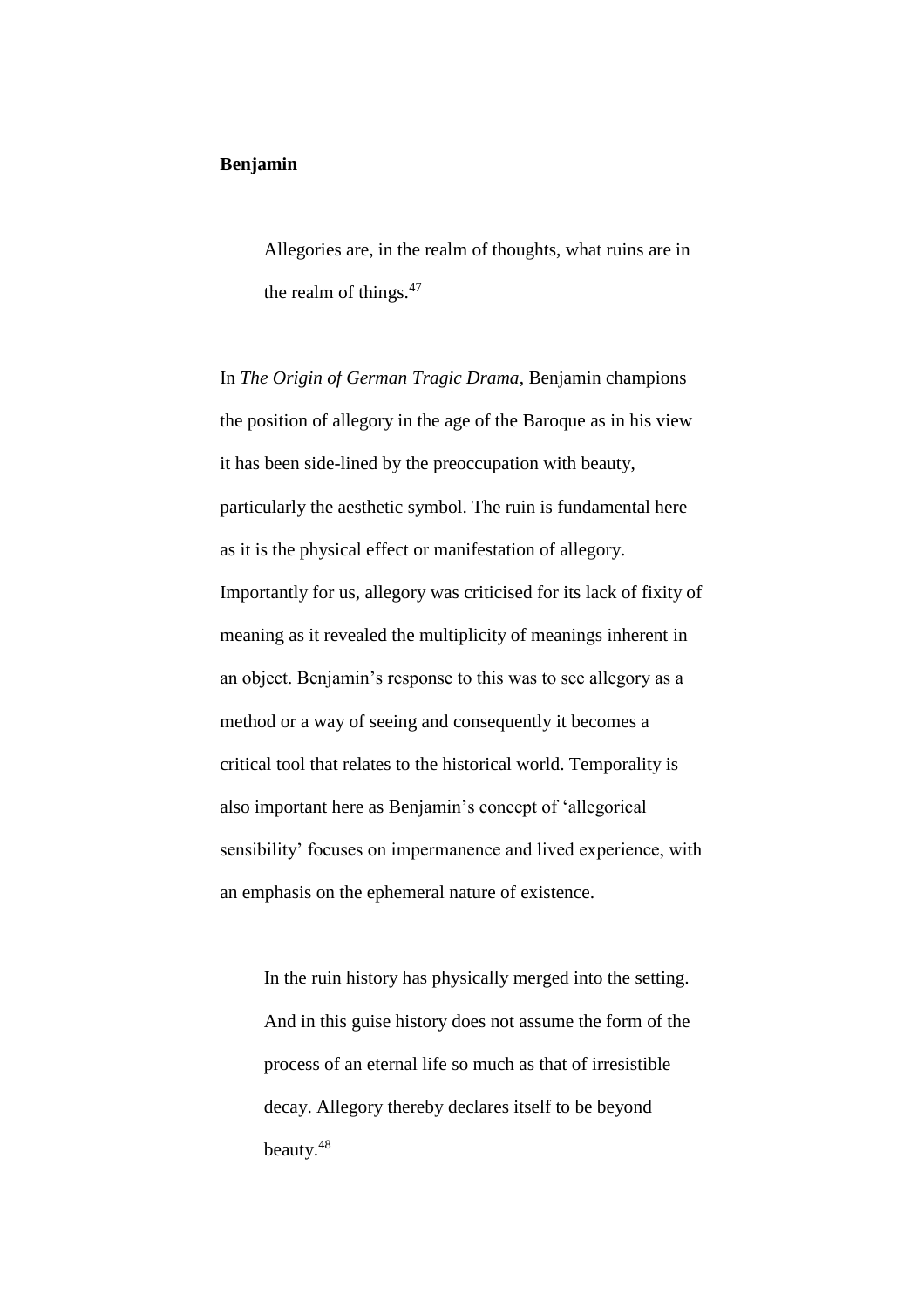For Benjamin the realm of thought is historical and this calls in to question its relationship to the actual. Allegory or history encapsulate the abstract ideals of a culture and these representations challenge our notion of what is credible. In this way, allegory can become intertwined with opposing sets of cultural values and we see this in Soane and Macaulay's allegories of future memory and history about London. Their invented visions, which appear to draw heavily on inspiration from an invented past, disrupt our notions of memory and history. In one way, Macaulay's New Zealander and the representation of the Bank of England as a ruin links us to the past in an unmediated way as they embody the unquestioned social rituals and cultural practices of the Grand Tourists who visited Rome. As such, this kind of memory enjoys continuity with the eternal present and an imagined future. But this spontaneity contradicts and challenges an imagined future history. History is always an incomplete reconstruction from fragments. It is a means by which societies assemble the past through sifting and organising historical traces into patterns in the face of constant progress or change. Architecture, in our case the City of London, plays into this as it is a physical site that gives place to traditions and social rituals – it remains in the present bringing with it its past and linking us to it and projecting itself and us into the future. Soane and Macaulay's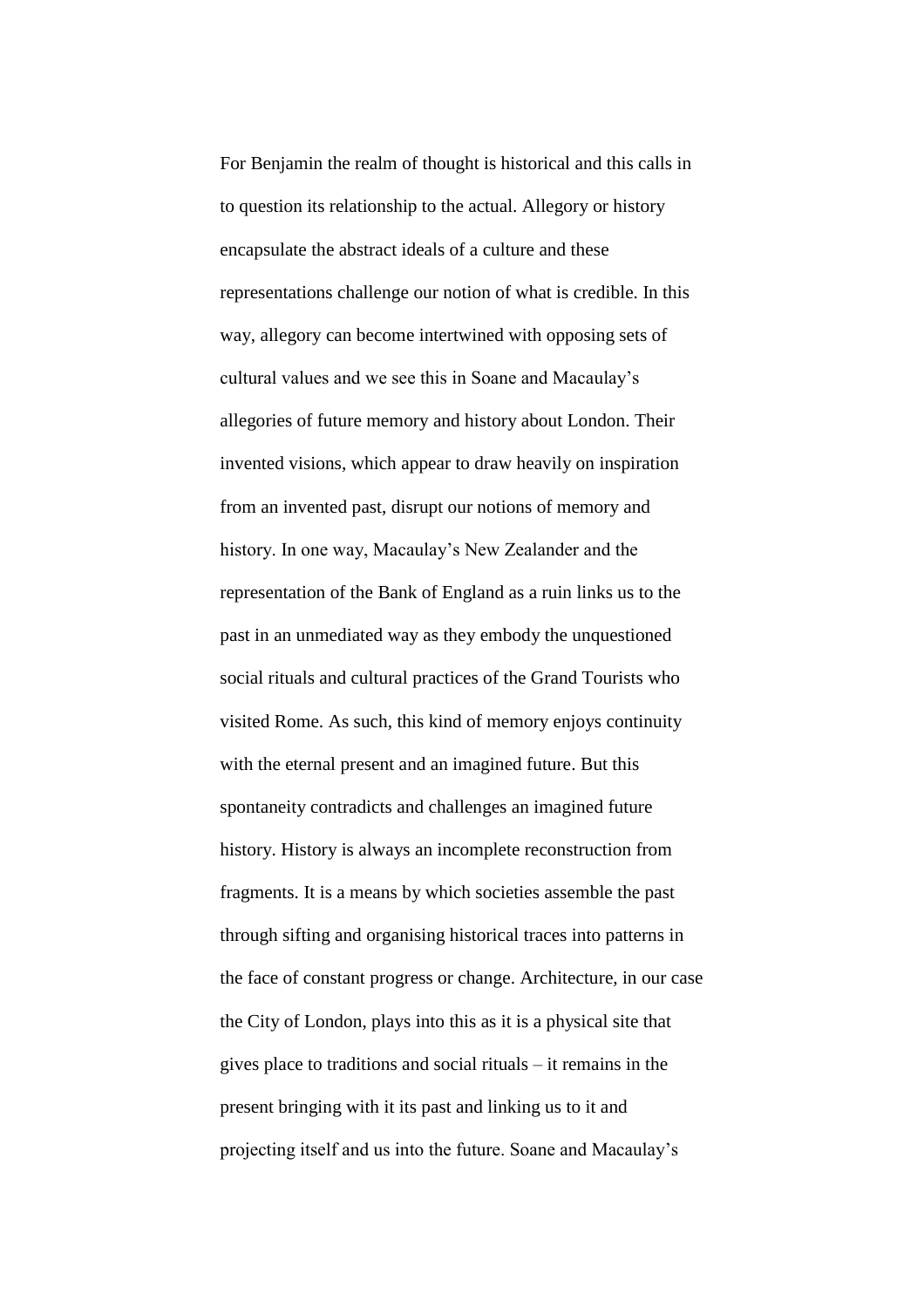ruins work, then, in a Benjaminian sense, as they are allegories that both document the ruination of the tradition that they also work to construct. The ruins of the City of London operate, then, as an historical palimpsest of the fragments of a future, invented memory.

#### **Notes**

# **My thanks to the editors and the anonymous reader for their incisive comments.**

<sup>1</sup> There are many studies of antiquarian culture and the relationship between English architecture and ancient ruins, especially Rome. On the former, see for instance, M Myrone and L Peltz (eds) *Producing the Past: Aspects of Antiquarian Culture and Practice*, 1700-1850, Aldershot, Ashgate, 1999. On the latter, see for instance, C Edwards (ed) *Roman Presences: Receptions of Rome in European Culture, 1789-1945*, Cambridge, Cambridge University Press, 1999, M. Liversidge and C Edwards (eds) *Imagining Rome: British Artists and Rome in the Nineteenth Century,* London, 1996 and F Salmon, *Building on Ruins: The Rediscovery of Rome and English Architecture,* Aldershot, Ashgate, 2000.

<sup>2</sup> For a full discussion of the urban development of London in the early nineteenth century see for instance J Summerson, *John Nash Architect to King George IV*, London, 1949; J Summerson, *Georgian London*, Harmondsworth, (3rd edition) 1977; and D Arnold, Rural Urbanism: London landscapes in the early nineteenth century, Manchester, Manchester University Press, 2005

<sup>3</sup> The Mechanics Magazine, 1827

<sup>4</sup> See 'The Pantheon', in F H W Sheppard (ed), *Survey of London: Volumes 31 and 32, St James Westminster, Part 2*, London, 1963, pp. 268-283.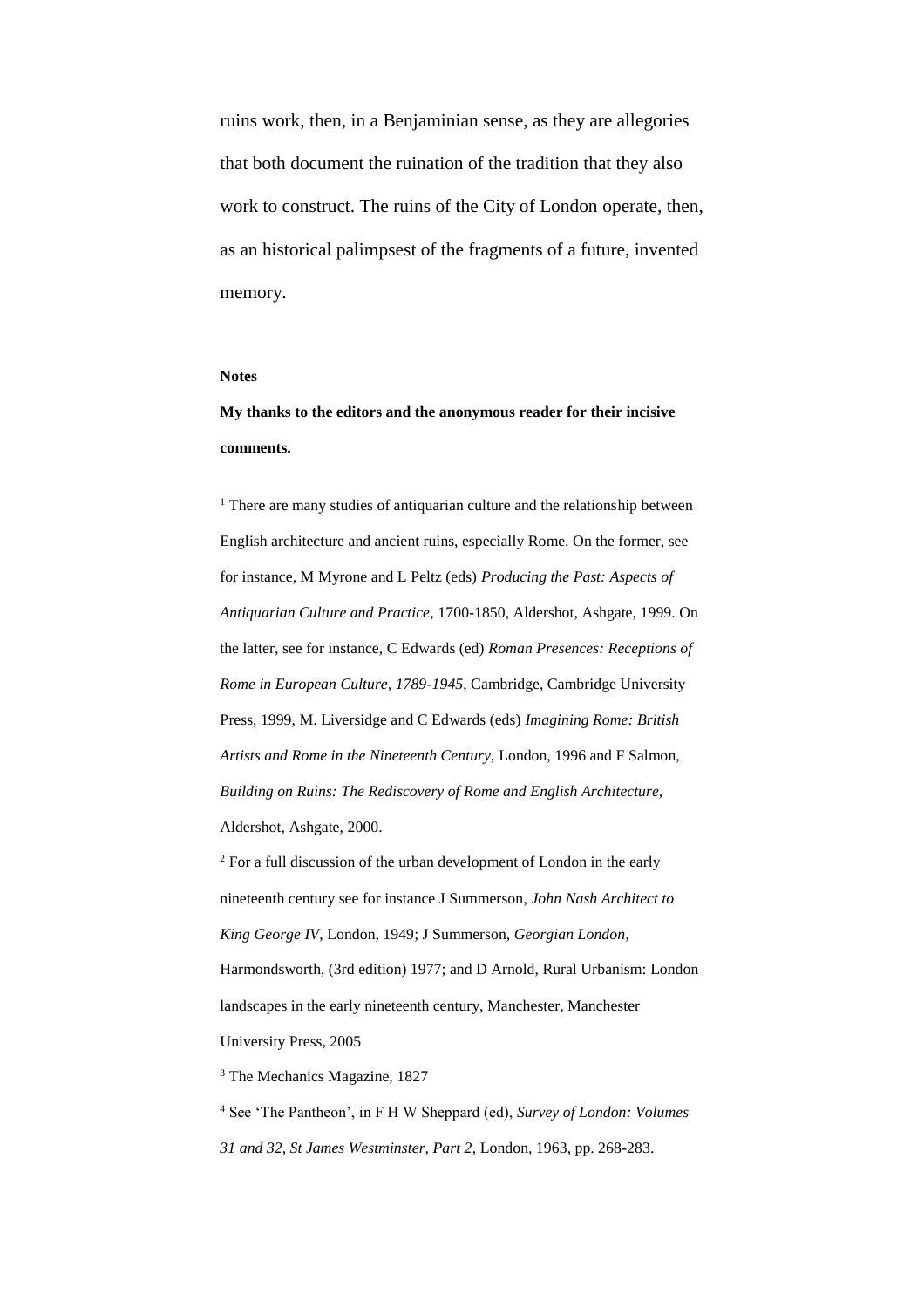<sup>5</sup> The Colosseum is discussed in D Arnold, Rural Urbanism: London landscapes in the early nineteenth century, MUP 2006 and D Arnold, *Panoptic Visions or Possessing the Metropolis*, Art History, vol 32, no 2, 2009 pp 332-350

<sup>6</sup> See, for instance, Anne Janowitz, England's Ruins: Poetic Purpose and the National Landscape, Cambridge MA and Oxford, Blackwell, 1990. On p.4 Janowitz remarks '[T]he building of a national identity is closely linked to the sense of some earlier or some other nation's ruin'. See also D Arnold (ed) The Metropolis and its Image: Constructing Identities for London 1750-1950, Oxford Blackwell 1999 also published as a special issue of Art History, vol 22 no 4, 1999

<sup>7</sup> Thucydides, History of the Peloponnesian War, Book 1. Chapter 10. Paragraph 2 trans Richard Crawley, London, 1874 (Thucydides 1.10.2) <sup>8</sup> Edmund Burke, *A Philosophical Enquiry into the Origin of Our Idea of the Sublime and Beautiful*, (1757), (1767 5th ed) London J Dodsley in Pall-mall p.77

<sup>9</sup> Edmund Burke, A Philosophical Enquiry into the Origin of Our Idea of the Sublime and Beautiful (1757), (1767 5th ed) London J Dodsley in Pall-mall Part I Sect XV On the effect of Tragedy pp75-79

<sup>10</sup> Edmund Burke, *A Philosophical Enquiry into the Origin of Our Idea of the Sublime and Beautiful*, (1757), (1767 5th ed) London, J Dodsley in Pall-mall, Part I Sect XV 'On the effect of Tragedy' p.75 and p.77.

<sup>11</sup> For a discussion of Soane and Gandy see B Lukacher, 'Sir John Soane and His Draughtsman Joseph Michael Gandy' *Diadalos* 25 (15 Sept.), 1987, pp51-64 and B Lukacher, *Joseph Gandy: An Architectural Visionary in Georgian England*, London, Thames and Hudson, 2006 <sup>12</sup> On Soane's use of the 'archaeological metaphor' see Jaś Elsner

'Architecture, Antiquarianism and Archaeology in Sir John Soane's

Museum' in A. Tsingarida and D. Kurtz (eds.), *Saisir*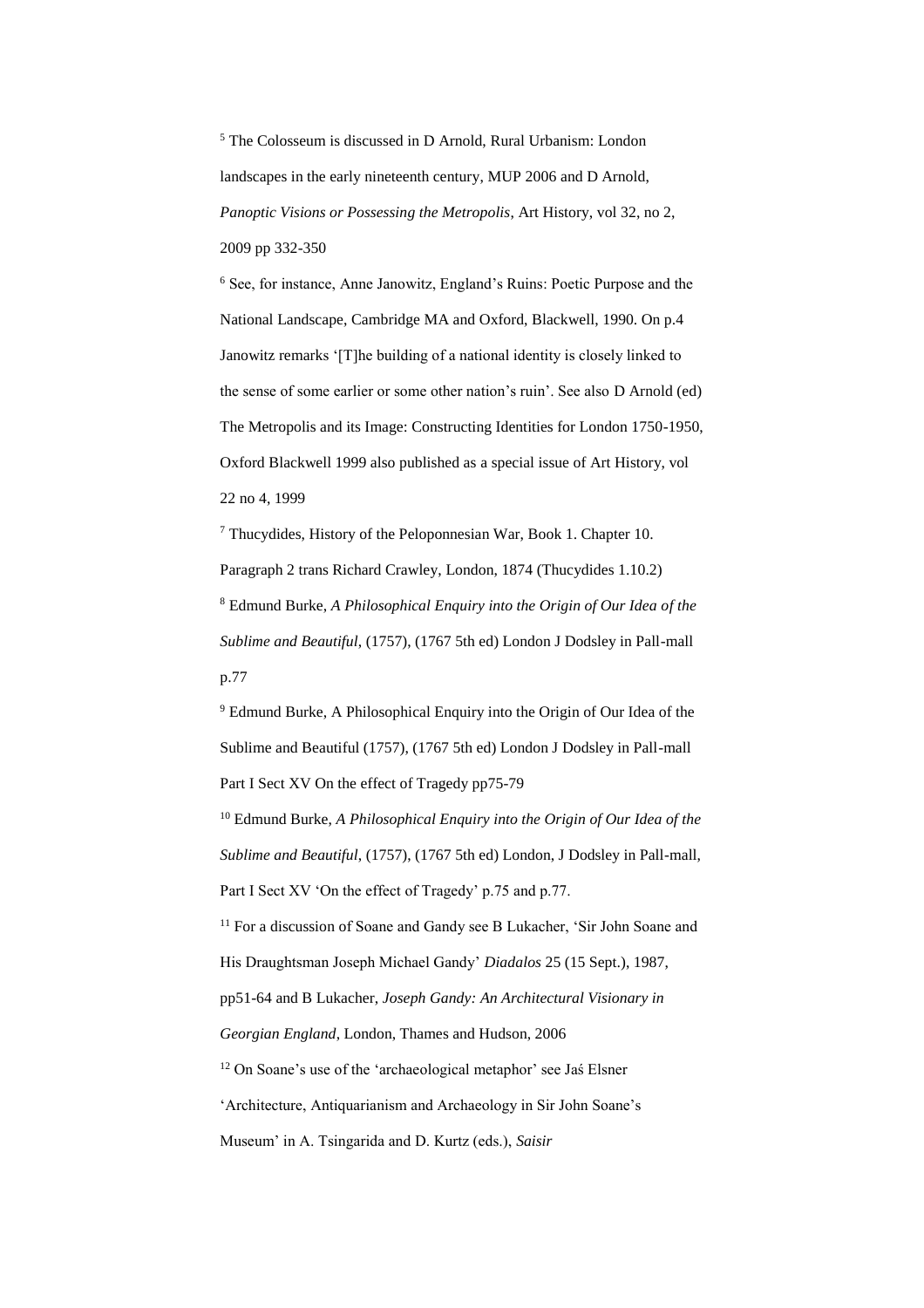*l'antique/Appropriating Antiquity,* Brussels, University of Brussels Press, 2002, pp.165-216.

<sup>13</sup> T. B. Macaulay, review of Leopold von Ranke, The Ecclesiastical and Political History of the Popes During the Sixteenth and Seventeenth Centuries, trans. S. Austin, London, 1840, in Edinburgh Review 72, October 1840, pp. 227-58.

<sup>14</sup> See D Arnold 'London Bridge and its Symbolic Identity in the Regency Metropolis: The dialectic of civic and national pride', *Art History,* vol 22 no 4, 1999, pp 545-566 .

<sup>15</sup> Walter Benjamin, The Origin of German Tragic Drama, trans. John Osbourne, New York and London, Verso, 1977, pp. 177-78

<sup>16</sup> There are many studies of Soane's life and work. In addition to publications cited else where see, for instance, P de la Ruffinière du Prey, *John Soane: the Making of an Architect*, Chicago, University of Chicago Press, 1982; M Richardson and M A Stevens, (eds), *John Soane Architect*, London, Royal Academy 1999 (2<sup>nd</sup> ed 2015).

<sup>17</sup> For Soane's work for the Office of Works see J. M. Crook and M. H. Port (eds), The History of the King's Works: Vol. VI: 1782-1851, HMSO, London, 1973

<sup>18</sup> Dorothy Stroud, Sir John Soane Architect, London, Faber & Faber, 1984 p.151

<sup>19</sup> Gillian Darley, John Soane An Accidental Romantic, New Haven and London, Yale University Press, 1999 p.304

 $20$  For a full discussion of Soane's work at the Bank of England see Eva Schumann-Cacia, John Soane and The Bank of England, London, Longman, 1991; Daniel M. Abramson, PhD thesis 'The Building of the Bank of England', (Harvard, 1993), pp.425-9; Daniel M. Abramson. Building the Bank of England: Money, Architecture, Society, 1694-1942. New Haven and London: Yale University Press, 2005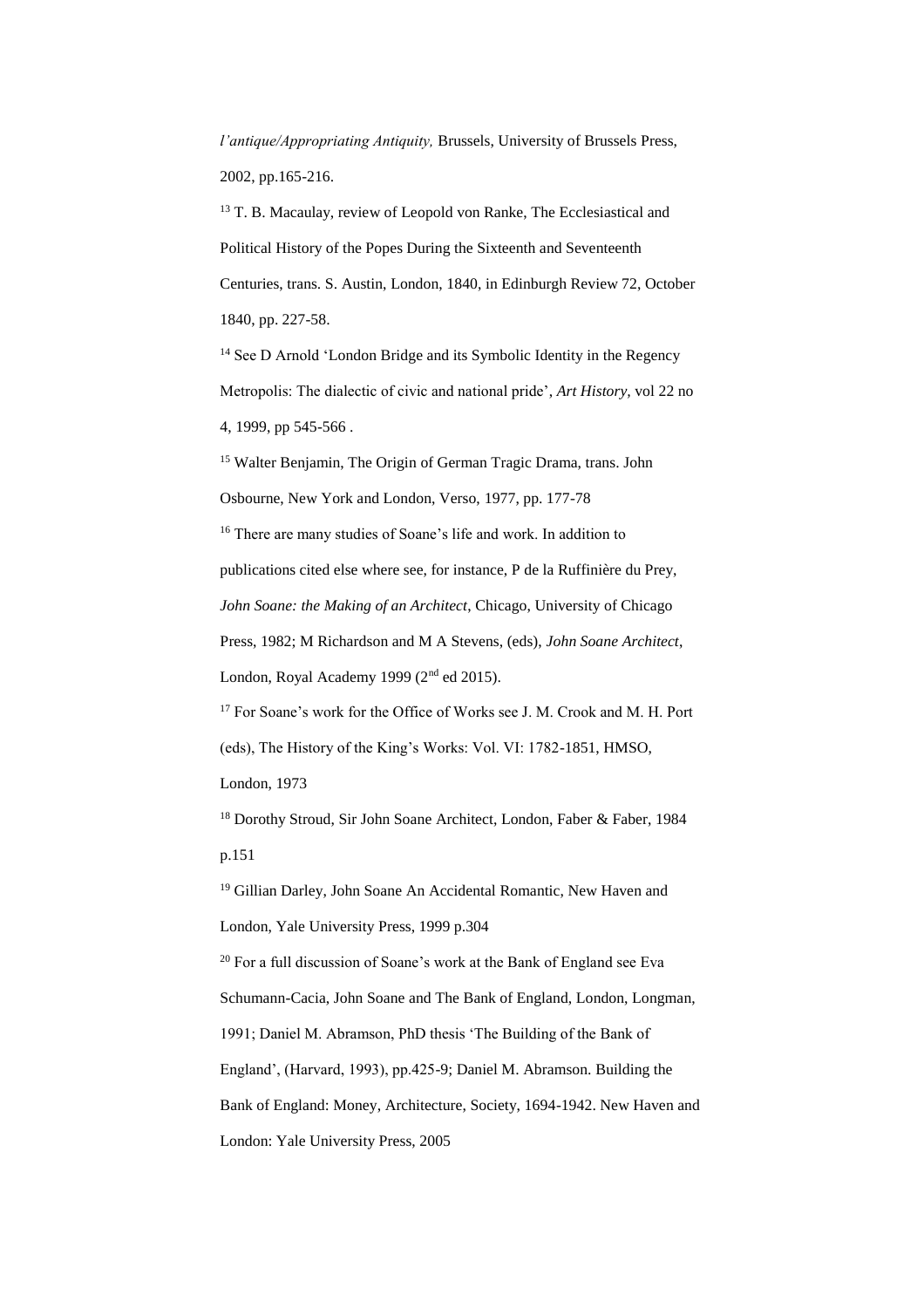$21$  For a discussion of Soane's House/Museum see, for instance, S Feinberg-Millenson, *Sir John Soane's Museum*, Ann Arbor, UMI Research Press, 1987, pp 1-76 esp.

 $22$  There is a vast literature on Soane's house/museum. See for instance, J Elsner, 'A Collector's Model of Desire: The House and Museum of Sir John Soane', in ed. J Elsner and R Cardinal (eds), *The Cultures of Collecting*, London, 1994 pp155-176

<sup>23</sup> 3° Gul.IV, Cap.iv

<sup>24</sup> Soane's Professorship at the Royal Academy and the contents of his lectures can be found in David Watkin, *Sir John Soane Enlightenment Thought and the Royal Academy Lectures*, Cambridge, Cambridge University Press, 1996

<sup>25</sup> Abramson *Bank of England* Yale UP, 2005, op.cit. p.222

<sup>26</sup> On this point see D Arnold, 'Facts or Fragments? Visual histories in the age of mechanical reproduction', *Art History*, vol 25 no 4, 2002, pp  $27$  On the relationship between ruins and aesthetics see for instance Karen Lang, 'The Dialectics of Decay: Rereading the Kantian Subject', *The Art Bulletin*, vol. 79, September 1997, pp. 413-39

<sup>28</sup> On Piranesi and Clérisseau see for instance T J McCormick, *Charles-Louis Clérisseau and the Genesis of Neo-Classicism*, Cambridge, Mass. MIT, 1990 and J Wilton-Ely, *The Mind and Art of Giovanni Battista Piranesi*, London 1978

<sup>29</sup> Soane owned 15 original Piranesi drawings for Paestum which he displayed in his Picture Room. Interestingly, they were hung interspersed with other works: oil paintings, prints and watercolours.

<sup>30</sup> D Arnold, 'Facts or Fragments? loc cit

<sup>31</sup> Although completely different in terms of ideology, Soane's concern that his architecture would also look good when in ruins has some resonance with Albert Speer's notion of a 'law of ruin value' (Ruinengesetz), that would provide a 'bridge of tradition' for posterity. On this point see Alex Scobie,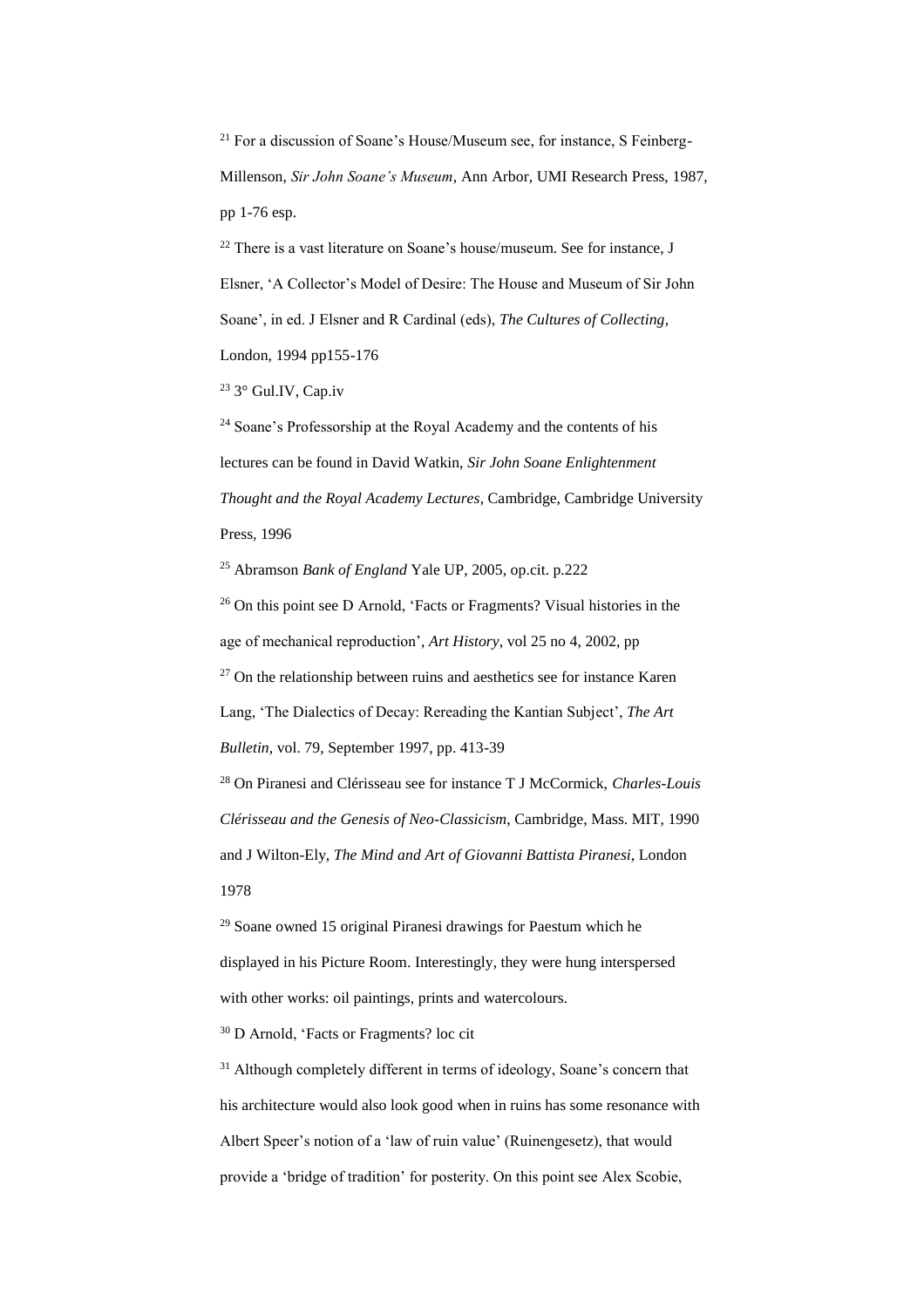'Albert Speer's Theory of Ruin Value' in *Hitler's State Architecture: the Impact of Classical Antiquity,* University Park, Pennsylvania State University Press, 1990 pp 93-96. The relationship between Speer and Walter Benjamin's value of ruins is explored in Naomi Stead, 'The Value of Ruins: Allegories of Destruction in Benjamin and Speer', *Form/Work: An Interdisciplinary Journal of the Built Environment*, no. 6, October 2003, pp. 51-64.  $32$  The cult of the ruin has attracted a vast literature. See for instance, Julia Hall and Andreas Schoenle eds., Ruins of Modernity, Durham, Duke University Press, 2010; Christopher Woodward, *In Ruins,* London, Chatto & Windus, 2001; Anne Janowitz op cit.; Laurence Goldstein, *Ruins and Empire: the Evolution of a Theme in Augustan and Romantic Literature,*  Pittsburgh, PA, University of Pittsburgh Press, 1977 and Rose Macaulay, *The Pleasures of Ruins*, London,1953

<sup>33</sup> For a discussion of William Kent and Robert Adam's designs for follies see *Visions of Ruin: Architectural Fantasies and Designs for Garden Follies*, Exhibition Catalogue Soane Museum, London, 1999

<sup>34</sup> Soane's own description of Pitzhangar is discussed in Jaś Elsner 'Architecture, Antiquarianism and Archaeology in Sir John Soane's Museum' loc cit. pp191-196 esp.

 $35$  This is a manuscript in Soane's hand, dated  $30<sup>th</sup>$  August –  $22<sup>nd</sup>$  September 1812. The manuscript was laid out in several columns, with annotations on the right hand side. Soane's text was not published until 1999 when it appeared with annotations by Helen Dorey as part of the exhibition catalogue *Visions of Ruin* published by The Soane Museum see H. Dorey in *Visions of Ruin: Architectural Fantasies and Designs for Garden Follies*, Exhibition Catalogue Soane Museum, London, 1999. A revised and updated edition, edited by Helen Dorey was published in 2015 by Archaeopress. <sup>36</sup> Ludwig Wittgenstein, Culture and Value 4e edited by G H von Wright Culture and Value: A Selection of the posthumous remains Oxford Blackwell 1998 page 24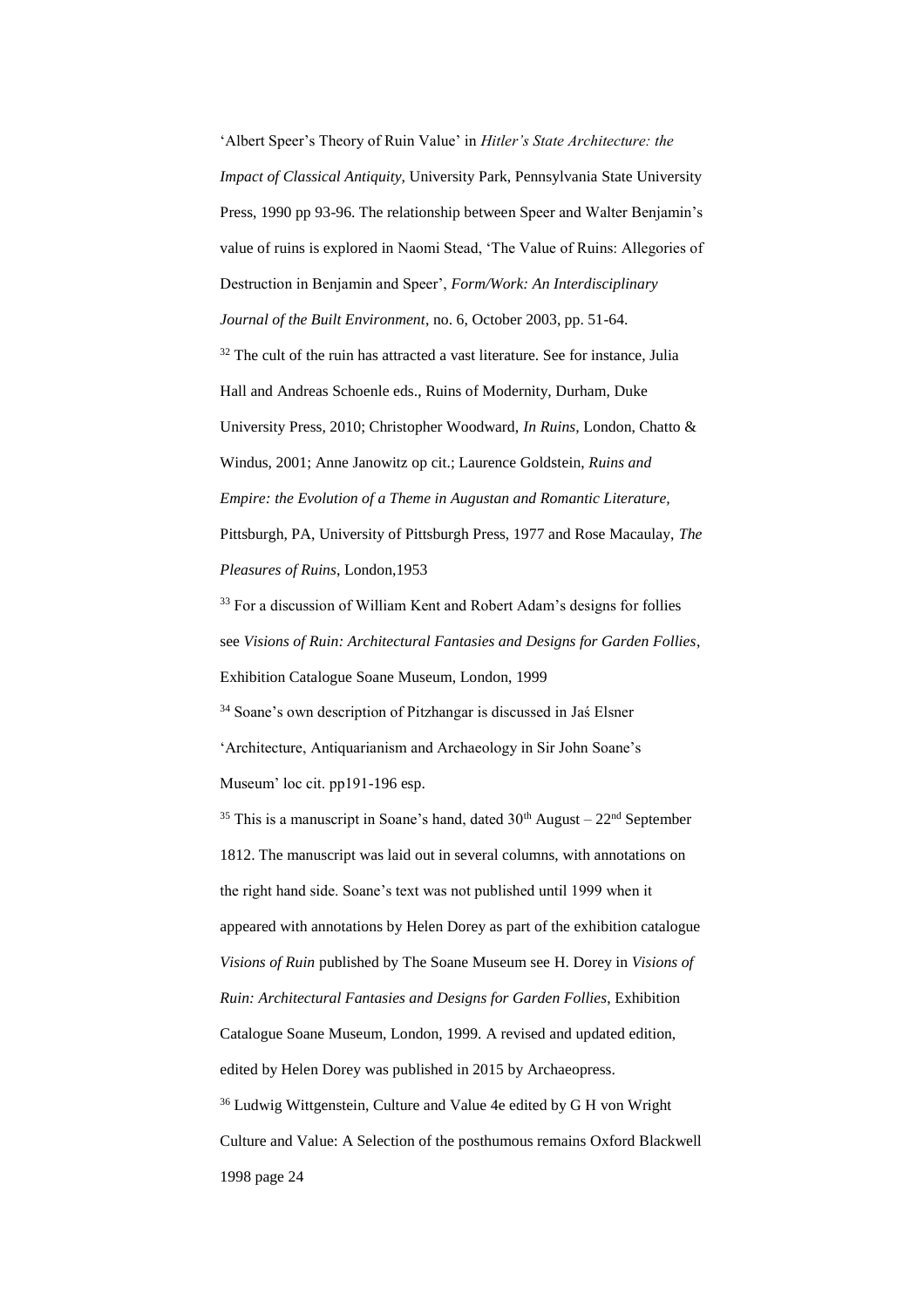<sup>37</sup> *Edinburgh Review*, October 1840 (loc. cit) and 'Foreign History' section of Volume II of TB M's *Critical and Historical Essays*, Boston, Mass., 1855.

The quoted passage appears in paragraph three of Macaulay's lengthy review. Other authors have claimed it forms part of the closing remarks.

<sup>38</sup> Leopold von Ranke, *The Ecclesiastical and Political History of the Popes of Rome, during the Sixteenth and Seventeenth Centuries*, by Sarah Austin trans. 3 vols. London, 1840.

<sup>39</sup> Doré completed his wood-engraving in 1869. It was only published two years later in Gustave Doré and Blanchard Jerrold *'Macaulay's New Zealander' in London: A Pilgrimage*, 1871–72. Doré's image appeared in Louis Énault *Londres*, 1876, accompanied by a new French text. <sup>40</sup> On this point see, for instance, David Skilton, 'Gustave Doré's London/Londres: empire and post-imperial ruin,' Word & Image: A Journal of Verbal/Visual Enquiry, vol 30, Issue 3, 2014, pp. 225-237, and for a more general discussion A Woods, 'Doré's London: Art and Evidence,' Art History vol1 no 3, 1978 pp 341-359. My thanks to Sam Bibby for the latter reference.

<sup>41</sup> Debates about Macaulay's sources and who was the first to describe London in ruins for several years after publication of his review. See for instance E. Littell ed., 'Macaulay and Kirke White', *A Panorama of Life and Literature*, vol 1 July-December Boston Mass., 1855, p143. An article from the New York Times is quoted claiming Kirke White as the original inspiration for Macaulay rather than Shelley (see note 21). <sup>42</sup> Horace Walpole to Horace Mann, 24 November 1774, in The Yale Edition of Horace Walpole's Correspondence, W.S. Lewis et al. eds., 48 vols. Oxford, Oxford University Press, 1937- 1983 vol. XXIV (1967), p.62. <sup>43</sup> Written in 1819, but not published until 1839, Peter Bell the Third is a

demonic parody of Wordsworth's poem Peter Bell (1819). Part III begins with the well-known phrase, 'Hell is a city much like London'.